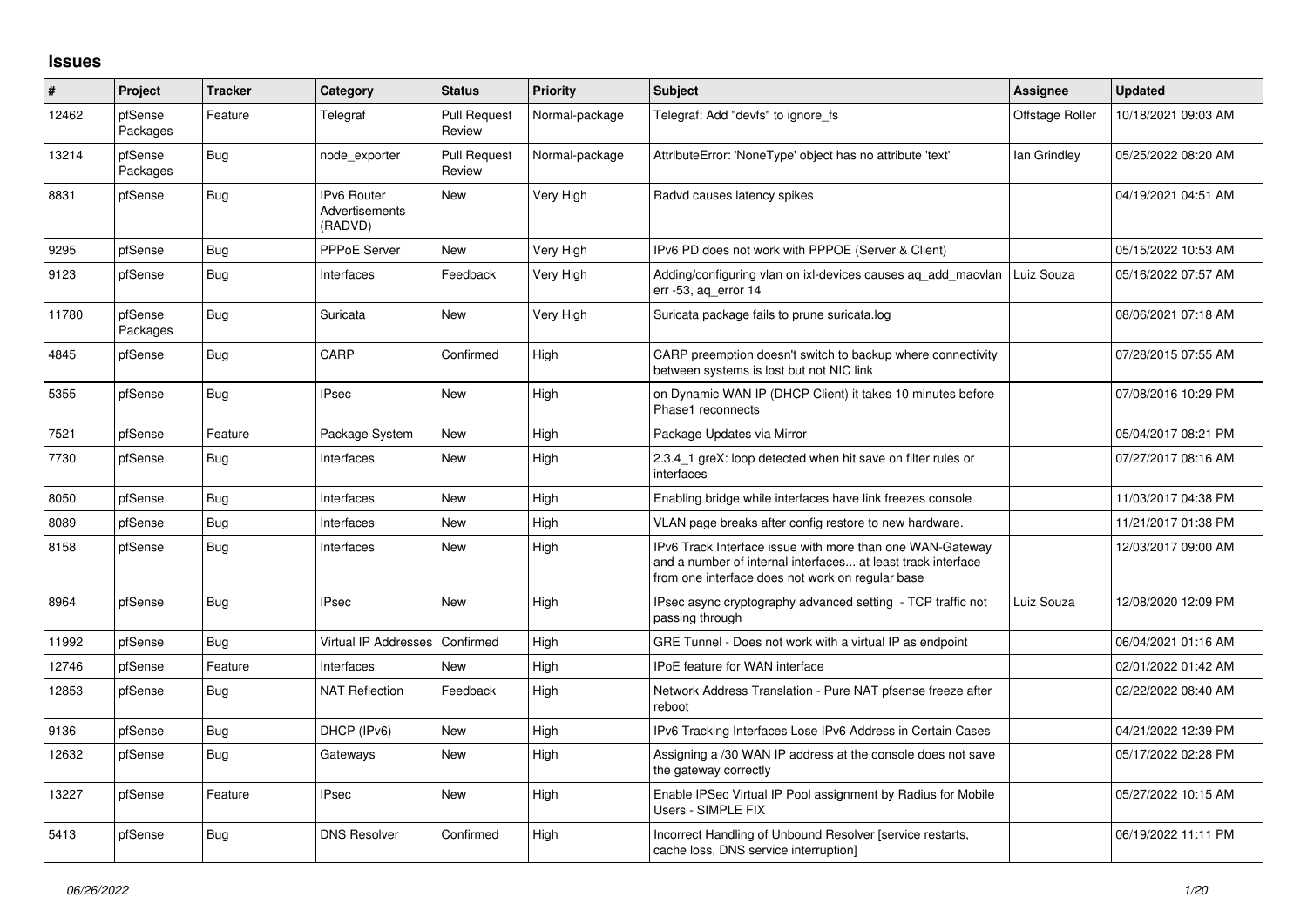| #     | Project             | <b>Tracker</b> | Category    | <b>Status</b>                 | <b>Priority</b> | <b>Subject</b>                                                                                            | <b>Assignee</b>       | <b>Updated</b>      |
|-------|---------------------|----------------|-------------|-------------------------------|-----------------|-----------------------------------------------------------------------------------------------------------|-----------------------|---------------------|
| 7388  | pfSense<br>Packages | <b>Bug</b>     | Suricata    | <b>New</b>                    | High            | Suricata does not property recognize MTU for PPPOE<br>interfaces                                          |                       | 03/15/2017 05:17 AM |
| 8438  | pfSense<br>Packages | <b>Bug</b>     | haproxy     | <b>New</b>                    | High            | haproxy: can't use ACL for cert with http-response actions                                                |                       | 05/24/2018 01:12 PM |
| 6988  | pfSense<br>Packages | <b>Bug</b>     | Snort       | <b>New</b>                    | High            | SNORT Package PHP memory error                                                                            |                       | 06/28/2018 10:00 PM |
| 9046  | pfSense<br>Packages | Feature        | Telegraf    | <b>New</b>                    | High            | telegraf feature request                                                                                  |                       | 02/18/2019 03:38 PM |
| 8513  | pfSense<br>Packages | <b>Bug</b>     | FreeRADIUS  | <b>New</b>                    | High            | Freeradius 3.x Idap problem                                                                               |                       | 02/18/2019 05:22 PM |
| 9724  | pfSense<br>Packages | <b>Bug</b>     | pfBlockerNG | <b>New</b>                    | High            | pfblockerng-firewall-filter-service-will-not-start                                                        |                       | 09/05/2019 06:32 AM |
| 10252 | pfSense<br>Packages | Bug            | pfBlockerNG | <b>New</b>                    | High            | pfblockerng-devel                                                                                         |                       | 02/11/2020 05:18 PM |
| 10760 | pfSense<br>Packages | <b>Bug</b>     | <b>BIND</b> | <b>New</b>                    | High            | pfSense BIND 9.14.12 server terminates due to assertion<br>failure                                        |                       | 07/11/2020 04:53 PM |
| 11158 | pfSense<br>Packages | <b>Bug</b>     | <b>FRR</b>  | <b>New</b>                    | High            | <b>FRR Prefix Lists</b>                                                                                   |                       | 12/30/2020 04:55 PM |
| 11563 | pfSense<br>Packages | <b>Bug</b>     | <b>BIND</b> | <b>New</b>                    | High            | BIND GUI writes TXT records > 255 characters                                                              |                       | 02/27/2021 07:11 AM |
| 11936 | pfSense<br>Packages | <b>Bug</b>     | <b>FRR</b>  | Incomplete                    | High            | FRR does not connect BGP when using password                                                              |                       | 05/19/2021 08:12 AM |
| 11534 | pfSense<br>Packages | Regression     | FreeRADIUS  | <b>New</b>                    | High            | FreeRADIUS EAP anonymous connection forbidden<br>out-of-tunnel                                            |                       | 07/14/2021 02:32 AM |
| 12160 | pfSense<br>Packages | Regression     | syslog-ng   | Feedback                      | High            | An invalid configuration is generated when choosing TLS as the<br>default protocol                        | Jim Pingle            | 07/23/2021 03:27 PM |
| 11135 | pfSense<br>Packages | <b>Bug</b>     | haproxy     | Feedback                      | High            | HAproxy OCSP reponse crontab bug                                                                          | <b>Viktor Gurov</b>   | 09/10/2021 11:51 AM |
| 12520 | pfSense<br>Packages | Feature        | Squid       | <b>New</b>                    | High            | [Squid] - Allow or Deny Mappings from IP/Host/GeoIP sources                                               |                       | 11/12/2021 02:13 PM |
| 12608 | pfSense<br>Packages | <b>Bug</b>     | WireGuard   | New                           | High            | WireGuard tunnels monitored by dpinger causing system to<br>stop routing completely in certain situations | Christian<br>McDonald | 12/16/2021 03:14 PM |
| 12732 | pfSense<br>Packages | <b>Bug</b>     | squidguard  | <b>New</b>                    | High            | Squid https filtering squidguard acl target list - erratic behaviour                                      |                       | 01/26/2022 09:11 AM |
| 12932 | pfSense<br>Packages | Feature        | pfBlockerNG | New                           | High            | pfblockerng per user whitelist                                                                            |                       | 03/11/2022 11:08 AM |
| 12979 | pfSense<br>Packages | Bug            | Snort       | <b>Pull Request</b><br>Review | High            | Snort Rules Update Process Using Deprecated FreeBSD<br>Subdirectory Name                                  | <b>Bill Meeks</b>     | 03/24/2022 09:02 AM |
| 12354 | pfSense<br>Packages | Todo           | haproxy     | Feedback                      | High            | Update haproxy-devel to mitigate CVE-2021-40346                                                           | Viktor Gurov          | 05/12/2022 08:50 AM |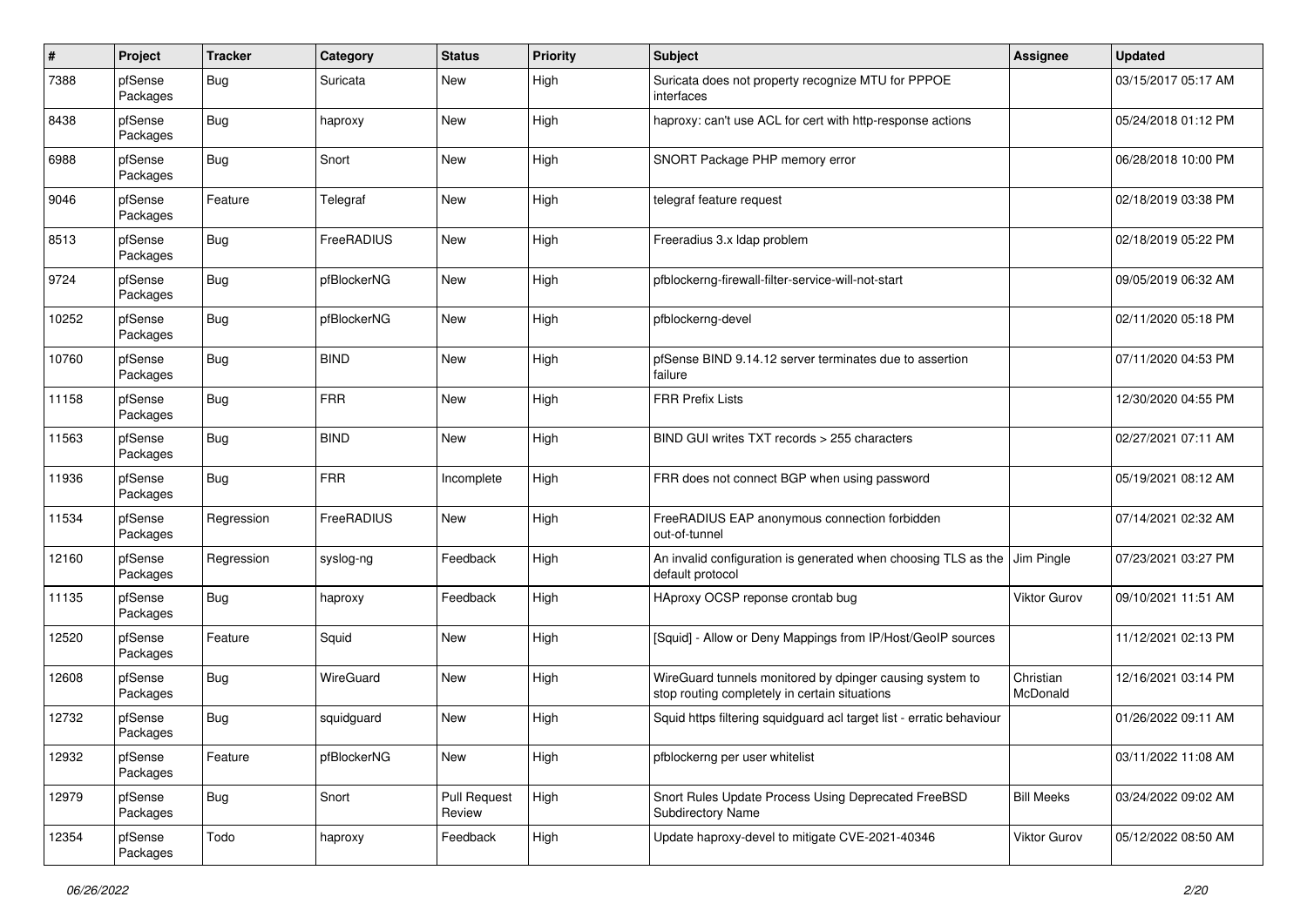| $\vert$ # | Project             | <b>Tracker</b> | Category                        | <b>Status</b> | <b>Priority</b> | <b>Subject</b>                                                                                          | Assignee              | <b>Updated</b>      |
|-----------|---------------------|----------------|---------------------------------|---------------|-----------------|---------------------------------------------------------------------------------------------------------|-----------------------|---------------------|
| 13179     | pfSense<br>Packages | Feature        | pfBlockerNG                     | <b>New</b>    | High            | Search based on CIDR                                                                                    |                       | 05/17/2022 09:45 AM |
| 13180     | pfSense<br>Packages | <b>Bug</b>     | pfBlockerNG                     | <b>New</b>    | High            | High CPU Utilization with pfb_filter <sup>[]</sup> since PfBlockerNG update<br>to devel 3.1.0 4         |                       | 06/14/2022 08:00 AM |
| 11572     | pfSense<br>Packages | Bug            | pfBlockerNG                     | <b>New</b>    | High            | Auto created firewall rules have IPv4 as protocol only - even for<br>IPv6 lists.                        |                       | 06/25/2022 10:59 AM |
| 12607     | pfSense Plus        | <b>Bug</b>     | Hardware / Drivers              | <b>New</b>    | High            | Instability with Snort Inline with AWS Instances                                                        |                       | 01/10/2022 09:03 PM |
| 13183     | pfSense Plus        | Regression     | Dashboard                       | Feedback      | High            | ZFS module is loaded on systems without ZFS                                                             | Christian<br>McDonald | 05/23/2022 10:11 AM |
| 521       | pfSense             | Feature        | User Manager /<br>Privileges    | <b>New</b>    | Normal          | Group manager Assigned Permissions                                                                      |                       | 04/18/2010 02:59 PM |
| 746       | pfSense             | Feature        | Rules / NAT                     | <b>New</b>    | Normal          | Add interface group to source/dest drop downs                                                           |                       | 07/19/2010 05:10 PM |
| 1367      | pfSense             | Feature        | Backup / Restore                | <b>New</b>    | Normal          | Input validation on partial config restores                                                             |                       | 03/21/2011 01:16 AM |
| 1506      | pfSense             | Feature        | <b>Notifications</b>            | <b>New</b>    | Normal          | Notifications should spool                                                                              |                       | 05/05/2011 12:58 PM |
| 1521      | pfSense             | Todo           | Routing                         | <b>New</b>    | Normal          | Investigate FreeBSD route metric support for future versions                                            |                       | 05/12/2011 11:28 AM |
| 1935      | pfSense             | Feature        | Rules / NAT                     | <b>New</b>    | Normal          | Allow rule with max-src-conn-* options to make conditional use<br>of "overload <virusprot>"</virusprot> |                       | 10/07/2011 09:31 AM |
| 2099      | pfSense             | Todo           | CARP                            | <b>New</b>    | Normal          | Remove "queue" from CARP traffic                                                                        |                       | 01/19/2012 10:59 AM |
| 2367      | pfSense             | <b>Bug</b>     | Rules / NAT                     | <b>New</b>    | Normal          | display negate rules in firewall rules.php and evaluate when<br>added                                   |                       | 05/07/2012 06:11 PM |
| 2443      | pfSense             | Feature        | PPP Interfaces                  | <b>New</b>    | Normal          | Automatically start 3G usb interfaces upon plugin                                                       |                       | 05/20/2012 05:37 PM |
| 2479      | pfSense             | Feature        | Dashboard                       | <b>New</b>    | Normal          | Allow reordering of the traffic graphs on the dashboard                                                 |                       | 06/08/2012 04:13 PM |
| 2693      | pfSense             | Feature        | Console Menu                    | <b>New</b>    | Normal          | Allow mapping mapping non-physical interfaces via console                                               | Mathieu Simon         | 11/27/2012 03:00 PM |
| 2308      | pfSense             | <b>Bug</b>     | <b>Traffic Shaper</b><br>(ALTQ) | <b>New</b>    | Normal          | HFSC WebUI doesn't check for "Bandwidth" setting                                                        |                       | 12/04/2012 07:12 PM |
| 2410      | pfSense             | Feature        | <b>DNS Forwarder</b>            | <b>New</b>    | Normal          | Support name based aliasing via CNAMEs or some other<br>mechanism.                                      |                       | 12/11/2012 09:56 PM |
| 2965      | pfSense             | Feature        | Rules / NAT                     | <b>New</b>    | Normal          | Mac Firewalling                                                                                         |                       | 04/24/2013 12:02 PM |
| 1434      | pfSense             | Feature        | OpenVPN                         | <b>New</b>    | Normal          | Radius Accounting in OpenVPN                                                                            |                       | 05/04/2013 03:06 PM |
| 3053      | pfSense             | Feature        | <b>Captive Portal</b>           | <b>New</b>    | Normal          | Automatically add DHCP static addresses to CP passthru-mac                                              |                       | 06/21/2013 11:54 AM |
| 3087      | pfSense             | Feature        | Web Interface                   | <b>New</b>    | Normal          | Setup Wizard does not include IPv6 options for interfaces                                               |                       | 07/10/2013 06:19 PM |
| 3326      | pfSense             | <b>Bug</b>     | PPP Interfaces                  | <b>New</b>    | Normal          | IPv6 only PPPoE connection                                                                              |                       | 11/18/2013 09:37 AM |
| 3404      | pfSense             | <b>Bug</b>     | DHCP (IPv4)                     | <b>New</b>    | Normal          | DHCP Server Fails to Start on Interfaces that are Slow to Come<br>Online During Boot                    |                       | 02/11/2014 05:09 PM |
| 3465      | pfSense             | Bug            | <b>Traffic Shaper</b><br>(ALTQ) | <b>New</b>    | Normal          | Editing Traffic Shaper queues causes status_queues.php error                                            |                       | 02/19/2014 01:53 AM |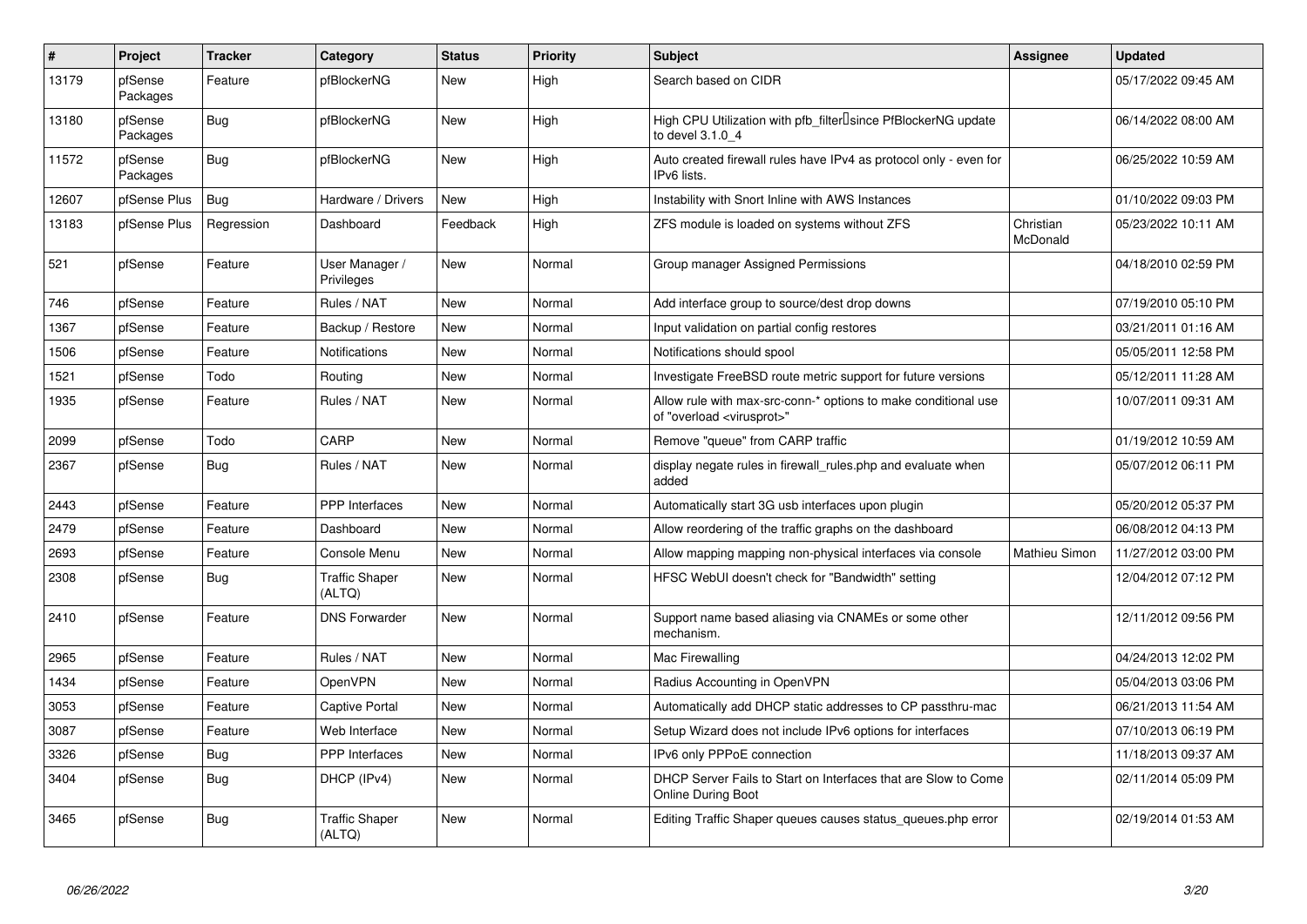| ∦    | Project | Tracker    | Category                            | <b>Status</b> | <b>Priority</b> | <b>Subject</b>                                                                            | Assignee   | <b>Updated</b>      |
|------|---------|------------|-------------------------------------|---------------|-----------------|-------------------------------------------------------------------------------------------|------------|---------------------|
| 3623 | pfSense | Feature    | Package System                      | New           | Normal          | Allow each package to choose if it is restarted on interface<br>events                    |            | 04/26/2014 01:00 PM |
| 3552 | pfSense | Feature    | <b>PPP</b> Interfaces               | <b>New</b>    | Normal          | Allow configuring link keep-alive value in PPP                                            |            | 05/14/2014 10:26 AM |
| 3696 | pfSense | Feature    | Backup / Restore                    | <b>New</b>    | Normal          | Multiple items backup/restore                                                             |            | 06/06/2014 02:33 PM |
| 3534 | pfSense | Feature    | DHCP (IPv4)                         | <b>New</b>    | Normal          | DDNS using arbitrary zone primary                                                         |            | 07/08/2014 11:40 AM |
| 2335 | pfSense | <b>Bug</b> | <b>Operating System</b>             | <b>New</b>    | Normal          | IGMPProxy and CARP Results in System Instability Upon<br>Reboot                           |            | 07/19/2014 10:25 PM |
| 3793 | pfSense | Feature    | Rules / NAT                         | <b>New</b>    | Normal          | Enable external authentication support for rules                                          |            | 08/05/2014 01:09 PM |
| 2117 | pfSense | Feature    | <b>Operating System</b>             | <b>New</b>    | Normal          | 6RD support for ISPs like Swisscom                                                        |            | 08/22/2014 10:40 AM |
| 3899 | pfSense | Feature    | Web Interface                       | <b>New</b>    | Normal          | Add feature to allow reordering of <package> items in<br/>config.xml</package>            |            | 09/27/2014 04:40 PM |
| 1848 | pfSense | <b>Bug</b> | <b>Traffic Shaper</b><br>(Limiters) | Confirmed     | Normal          | Limiters after policy routing has taken place do not behave<br>correctly                  |            | 10/25/2014 09:18 PM |
| 3358 | pfSense | <b>Bug</b> | Package System                      | <b>New</b>    | Normal          | new version of <include file=""> is not required during reinstall all</include>           |            | 12/26/2014 12:13 PM |
| 2593 | pfSense | Feature    | <b>XMLRPC</b>                       | <b>New</b>    | Normal          | sync NTPD, SNMP config between HA members                                                 |            | 01/14/2015 09:04 AM |
| 4292 | pfSense | Feature    | <b>RRD Graphs</b>                   | <b>New</b>    | Normal          | Show 95th Percentile for IPv6 Traffic in RRD Graphs                                       |            | 01/25/2015 02:24 PM |
| 4467 | pfSense | <b>Bug</b> | <b>Traffic Shaper</b><br>(ALTQ)     | New           | Normal          | Traffic Graphs shows wrong throughput when traffic shaping<br>enabled                     |            | 02/23/2015 05:31 PM |
| 228  | pfSense | Feature    | Multi-WAN                           | <b>New</b>    | Normal          | Multi-WAN support with same gateway on multiple WANs                                      |            | 04/11/2015 01:10 AM |
| 4646 | pfSense | Feature    | Dashboard                           | <b>New</b>    | Normal          | Recover valuable vertical screen real estate in dashboard                                 |            | 04/20/2015 07:46 PM |
| 4680 | pfSense | <b>Bug</b> | <b>DHCP Relay</b>                   | <b>New</b>    | Normal          | DHCP relay does not work with DHCP server on other end of<br>OpenVPN tunnel               |            | 05/05/2015 06:55 PM |
| 4798 | pfSense | Feature    | <b>DNS Resolver</b>                 | <b>New</b>    | Normal          | Make host and domain overrides available to both DNS<br>Resolver and DNS Forwarder        |            | 06/29/2015 02:14 AM |
| 4989 | pfSense | Feature    | <b>IPsec</b>                        | New           | Normal          | Allow all valid strongswan remote gateway options in gui                                  |            | 08/20/2015 02:57 PM |
| 5075 | pfSense | <b>Bug</b> | Rules / NAT                         | Confirmed     | Normal          | pf errors that don't return a line number on first line don't file<br>notice              |            | 09/01/2015 06:42 PM |
| 4628 | pfSense | Feature    | Web Interface                       | <b>New</b>    | Normal          | Add GUI to manage loader tunables (e.g. loader.conf.local)                                |            | 09/16/2015 04:28 PM |
| 1186 | pfSense | <b>Bug</b> | <b>RRD Graphs</b>                   | Confirmed     | Normal          | When in pure routing mode the rrd graphs are blank                                        |            | 09/16/2015 04:31 PM |
| 5360 | pfSense | Feature    | UPnP/NAT-PMP                        | New           | Normal          | Add possibility to configure independent "UPnP & NAT-PMP"<br>instances                    |            | 10/31/2015 04:25 AM |
| 4406 | pfSense | <b>Bug</b> | <b>Operating System</b>             | Confirmed     | Normal          | ALTQ problems with wireless cloned interfaces                                             | Luiz Souza | 11/19/2015 12:06 AM |
| 5525 | pfSense | Feature    | OpenVPN                             | New           | Normal          | Add static routes for OpenVPN client remote peer addresses<br>when using non-default WANs |            | 11/25/2015 08:44 AM |
| 3115 | pfSense | Feature    | Multi-WAN                           | New           | Normal          | Traffic shaping for multi WAN                                                             |            | 12/07/2015 02:20 PM |
| 4501 | pfSense | Feature    | Notifications                       | New           | Normal          | Allow email report to send multiple destination                                           |            | 02/06/2016 04:07 AM |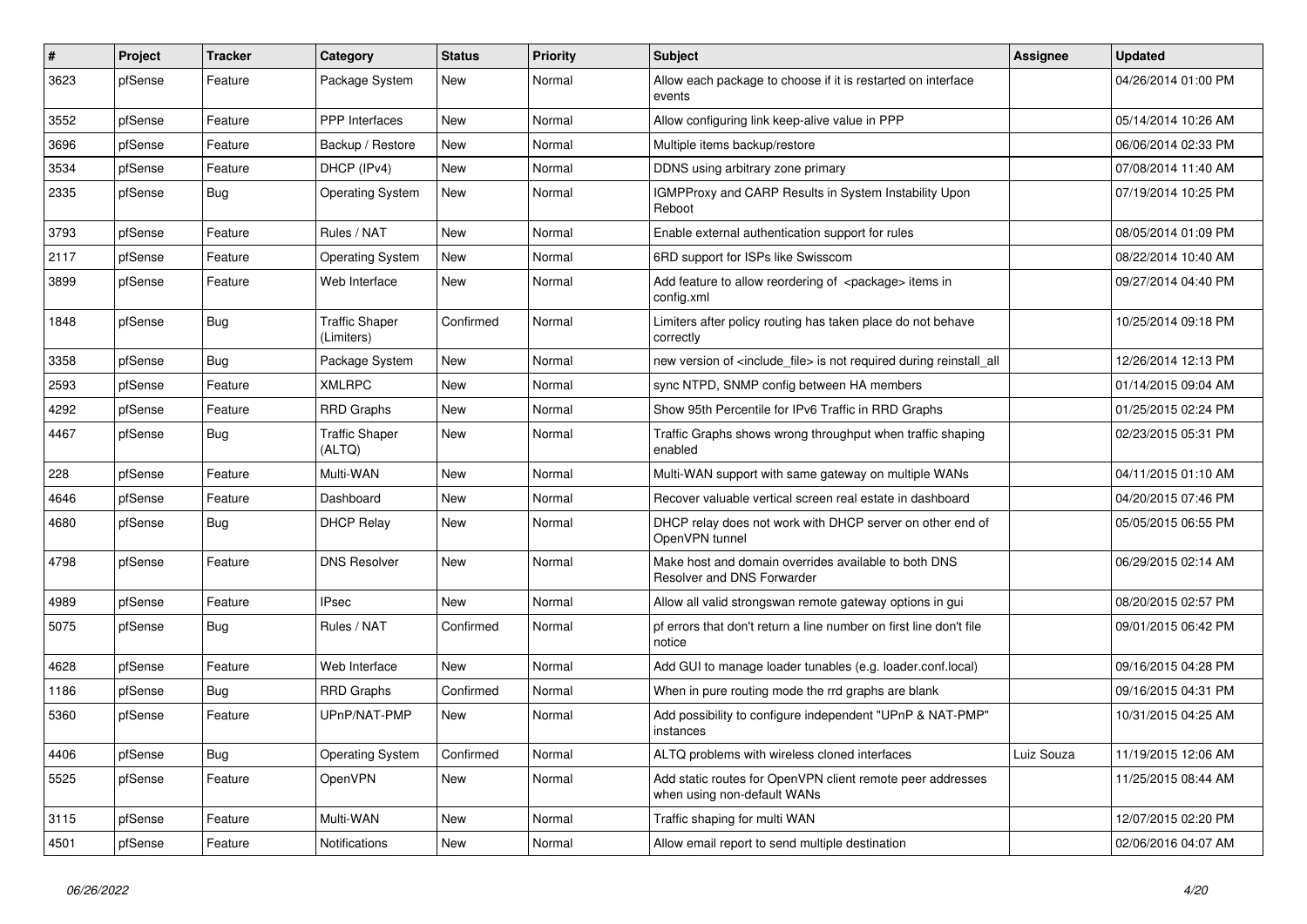| ∦    | Project | <b>Tracker</b> | Category                        | <b>Status</b> | <b>Priority</b> | Subject                                                                                              | Assignee             | <b>Updated</b>      |
|------|---------|----------------|---------------------------------|---------------|-----------------|------------------------------------------------------------------------------------------------------|----------------------|---------------------|
| 3706 | pfSense | <b>Bug</b>     | User Manager /<br>Privileges    | <b>New</b>    | Normal          | Permission order affects default page on limited accounts, but<br>can't reorder                      |                      | 02/06/2016 04:10 AM |
| 2276 | pfSense | Feature        | Certificates                    | <b>New</b>    | Normal          | Remote CRL fetch support                                                                             |                      | 02/06/2016 04:14 AM |
| 1574 | pfSense | Feature        | User Manager /<br>Privileges    | <b>New</b>    | Normal          | Password quality enforcment.                                                                         |                      | 02/06/2016 04:15 AM |
| 5445 | pfSense | Todo           | Web Interface                   | <b>New</b>    | Normal          | Improve banner for "background activity"                                                             |                      | 02/06/2016 04:43 AM |
| 32   | pfSense | Todo           | User Manager /<br>Privileges    | <b>New</b>    | Normal          | PPPoE Server users integration with user manager                                                     |                      | 02/06/2016 04:53 AM |
| 33   | pfSense | Todo           | User Manager /<br>Privileges    | <b>New</b>    | Normal          | L2TP users integration with user manager                                                             |                      | 02/06/2016 04:53 AM |
| 371  | pfSense | Feature        | Rules / NAT                     | <b>New</b>    | Normal          | Allow moving of bogon and RFC 1918 rules                                                             |                      | 02/06/2016 04:53 AM |
| 96   | pfSense | Feature        | Rules / NAT                     | <b>New</b>    | Normal          | Add "All local networks" to source and destination drop down<br>boxen in firewall rules              |                      | 02/06/2016 04:53 AM |
| 986  | pfSense | Feature        | Web Interface                   | <b>New</b>    | Normal          | Dynamic states view                                                                                  |                      | 02/06/2016 04:58 AM |
| 1307 | pfSense | Feature        | Web Interface                   | <b>New</b>    | Normal          | Request: Option To Resolve Addresses in State Table<br>Summary                                       |                      | 02/06/2016 04:58 AM |
| 2138 | pfSense | <b>Bug</b>     | <b>RRD Graphs</b>               | <b>New</b>    | Normal          | RRD Wireless graph broken in BSS mode                                                                |                      | 02/06/2016 04:59 AM |
| 2025 | pfSense | Feature        | <b>Captive Portal</b>           | <b>New</b>    | Normal          | Captive Portal: Easy accessible Logout page instead of Logout<br>pop-up window                       |                      | 02/06/2016 04:59 AM |
| 2315 | pfSense | Feature        | <b>Traffic Shaper</b><br>(ALTQ) | <b>New</b>    | Normal          | Traffic Shaper - Adaptive Bandwidth Management                                                       |                      | 02/06/2016 05:07 AM |
| 5950 | pfSense | Feature        | DHCP (IPv6)                     | <b>New</b>    | Normal          | DHCPv6 Server support for PD of PD-obtained networks                                                 |                      | 03/04/2016 03:04 AM |
| 5474 | pfSense | Feature        | Interfaces                      | <b>New</b>    | Normal          | Add 802.1x configuration to wired interfaces.                                                        |                      | 03/16/2016 04:32 PM |
| 1675 | pfSense | <b>Bug</b>     | Captive Portal                  | <b>New</b>    | Normal          | Captive portal logout problems with pop-up blockers.                                                 | <b>Jared Dillard</b> | 03/28/2016 01:37 PM |
| 3862 | pfSense | Feature        | <b>IGMP Proxy</b>               | <b>New</b>    | Normal          | Allow configuration of IGMP proxy's 'quickleave' parameter from<br>the web interface                 |                      | 04/05/2016 03:24 AM |
| 6213 | pfSense | Feature        | <b>IPsec</b>                    | <b>New</b>    | Normal          | IPSEC: IPV4/IPV6 dual-interface-stack support for Mobile IKE                                         |                      | 04/20/2016 07:48 AM |
| 6215 | pfSense | Feature        | Web Interface                   | <b>New</b>    | Normal          | Create consistent UI for admin access security                                                       |                      | 04/20/2016 03:05 PM |
| 6220 | pfSense | <b>Bug</b>     | <b>Operating System</b>         | Confirmed     | Normal          | state mismatch with host-initiated traffic matching binat to IP not   Luiz Souza<br>locally assigned |                      | 06/08/2016 09:23 AM |
| 6493 | pfSense | <b>Bug</b>     | Web Interface                   | Confirmed     | Normal          | Dynamic DNS clients slow page load                                                                   |                      | 06/17/2016 03:43 AM |
| 6500 | pfSense | Feature        | Package System                  | New           | Normal          | Should be a way to determine which packages are available<br>without having to update/install        |                      | 06/17/2016 05:34 PM |
| 6517 | pfSense | <b>Bug</b>     | <b>IPsec</b>                    | Confirmed     | Normal          | Adding mobile IPsec phase 2 entries requires restart of<br>strongswan                                |                      | 06/21/2016 11:04 PM |
| 6580 | pfSense | Bug            | <b>Operating System</b>         | Confirmed     | Normal          | Bridge with down member interface sends ICMP unreachables<br>where it shouldn't                      |                      | 07/05/2016 05:40 PM |
| 4428 | pfSense | <b>Bug</b>     | Interfaces                      | Confirmed     | Normal          | Setting media option on em(4) leads to infinite link cycling                                         |                      | 07/06/2016 12:45 AM |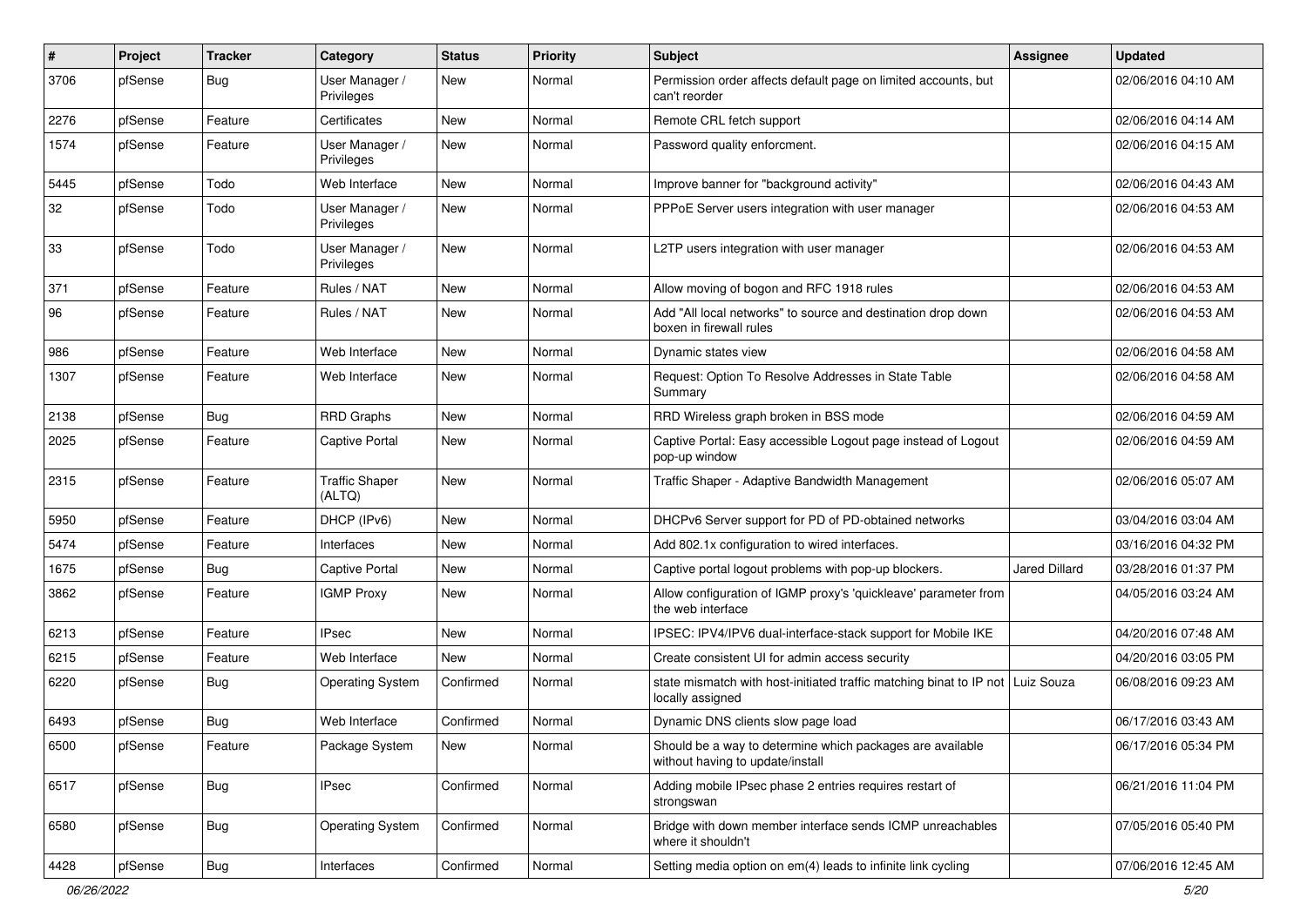| ∦    | Project | <b>Tracker</b> | Category                            | <b>Status</b> | <b>Priority</b> | <b>Subject</b>                                                                             | Assignee             | <b>Updated</b>      |
|------|---------|----------------|-------------------------------------|---------------|-----------------|--------------------------------------------------------------------------------------------|----------------------|---------------------|
| 5887 | pfSense | <b>Bug</b>     | Interfaces                          | Confirmed     | Normal          | hardware_offloading_applyflags sets/unsets most values when<br>already set correctly       |                      | 07/06/2016 03:31 PM |
| 4010 | pfSense | Feature        | OpenVPN                             | <b>New</b>    | Normal          | OpenVPN always loads engines available on openssl                                          |                      | 07/08/2016 10:29 PM |
| 5791 | pfSense | <b>Bug</b>     | Rules / NAT                         | Confirmed     | Normal          | tftp-proxy functionality is easilly broken by unrelated rules                              |                      | 07/10/2016 12:24 AM |
| 6605 | pfSense | <b>Bug</b>     | Interfaces                          | Confirmed     | Normal          | rc.linkup logic issues with actions taken                                                  |                      | 07/12/2016 07:46 PM |
| 3382 | pfSense | <b>Bug</b>     | <b>IGMP Proxy</b>                   | <b>New</b>    | Normal          | IGMPPROXY fails with more than 32 interfaces                                               |                      | 07/12/2016 11:01 PM |
| 6614 | pfSense | <b>Bug</b>     | Web Interface                       | Confirmed     | Normal          | Dashboard high CPU usage                                                                   |                      | 07/14/2016 03:04 PM |
| 6569 | pfSense | Feature        | <b>NTPD</b>                         | <b>New</b>    | Normal          | Support Rockwell ZODIAC binary protocol (Jupiter receiver) for<br>high precision           | Jim Pinale           | 07/18/2016 11:45 AM |
| 6627 | pfSense | <b>Bug</b>     | Rules / NAT                         | <b>New</b>    | Normal          | floating tab match rules ignore quick action so should be<br>removed                       |                      | 07/18/2016 02:15 PM |
| 5367 | pfSense | Bug            | Web Interface                       | <b>New</b>    | Normal          | Safari repeatedly tries to reload dashboard                                                | <b>Jared Dillard</b> | 08/22/2016 11:08 AM |
| 5616 | pfSense | Feature        | Wireless                            | <b>New</b>    | Normal          | <b>Incorrect Wireless Channel</b>                                                          | Jim Thompson         | 10/09/2016 03:33 PM |
| 2573 | pfSense | Feature        | <b>Captive Portal</b>               | <b>New</b>    | Normal          | Captive Portal support of RADIUS POD (Packet of Disconnect)                                |                      | 10/17/2016 03:14 AM |
| 3824 | pfSense | <b>Bug</b>     | <b>Traffic Shaper</b><br>(Limiters) | Confirmed     | Normal          | Limiters on bridge break traffic outside locally-configured IP<br>subnets                  | Luiz Souza           | 11/03/2016 07:16 PM |
| 6803 | pfSense | Bug            | Web Interface                       | <b>New</b>    | Normal          | CSRF timeout occurs when it (probably) shouldn't                                           |                      | 11/03/2016 09:43 PM |
| 1813 | pfSense | <b>Bug</b>     | Rules / NAT                         | Confirmed     | Normal          | Static routes on WAN interfaces overridden by route-to for<br>firewall-initiated traffic   |                      | 11/09/2016 02:06 PM |
| 6917 | pfSense | Feature        | Upgrade                             | <b>New</b>    | Normal          | Add ability to choose from what IP/IFACE you search for<br>updates                         |                      | 11/11/2016 09:51 AM |
| 6956 | pfSense | Feature        | <b>Captive Portal</b>               | <b>New</b>    | Normal          | Allow more control over concurrent logins                                                  |                      | 11/23/2016 12:01 PM |
| 7040 | pfSense | <b>Bug</b>     | Interfaces                          | <b>New</b>    | Normal          | Issue when disabling an interface                                                          |                      | 12/26/2016 02:56 AM |
| 4474 | pfSense | Bug            | Package System                      | Confirmed     | Normal          | IP address change triggers reload of all packages                                          |                      | 02/13/2017 07:21 AM |
| 5813 | pfSense | Feature        | <b>Traffic Shaper</b><br>(ALTQ)     | <b>New</b>    | Normal          | Replacement of layer7 filter                                                               |                      | 02/18/2017 05:08 PM |
| 5850 | pfSense | Feature        | User Manager /<br>Privileges        | <b>New</b>    | Normal          | Limit "WebCfg - System: User Manager page" privilege to<br>non-admins and non-admin groups |                      | 02/19/2017 10:04 AM |
| 7238 | pfSense | <b>Bug</b>     | Web Interface                       | <b>New</b>    | Normal          | Menu layout broken when using "Hostname in Menu" with long<br>hostnames                    |                      | 02/21/2017 07:01 AM |
| 7292 | pfSense | Feature        | Dynamic DNS                         | <b>New</b>    | Normal          | DynamicDNS configuration does not sync to HA secondary                                     |                      | 02/21/2017 04:56 PM |
| 4061 | pfSense | <b>Bug</b>     | DHCP (IPv4)                         | Confirmed     | Normal          | dhcpd doesn't send client-hostname to peer, breaking DHCP<br>lease registrations w/HA      |                      | 02/24/2017 08:58 PM |
| 5306 | pfSense | <b>Bug</b>     | Package System                      | New           | Normal          | textarea fields should have linebreaks sanitized automatically<br>on save                  |                      | 03/03/2017 04:15 AM |
| 3697 | pfSense | Feature        | Backup / Restore                    | New           | Normal          | New backup/restore area: Certificates                                                      |                      | 03/11/2017 11:30 AM |
| 7402 | pfSense | <b>Bug</b>     | Web Interface                       | New           | Normal          | Inconsistent use of htmlentities validation checks                                         |                      | 03/21/2017 08:58 AM |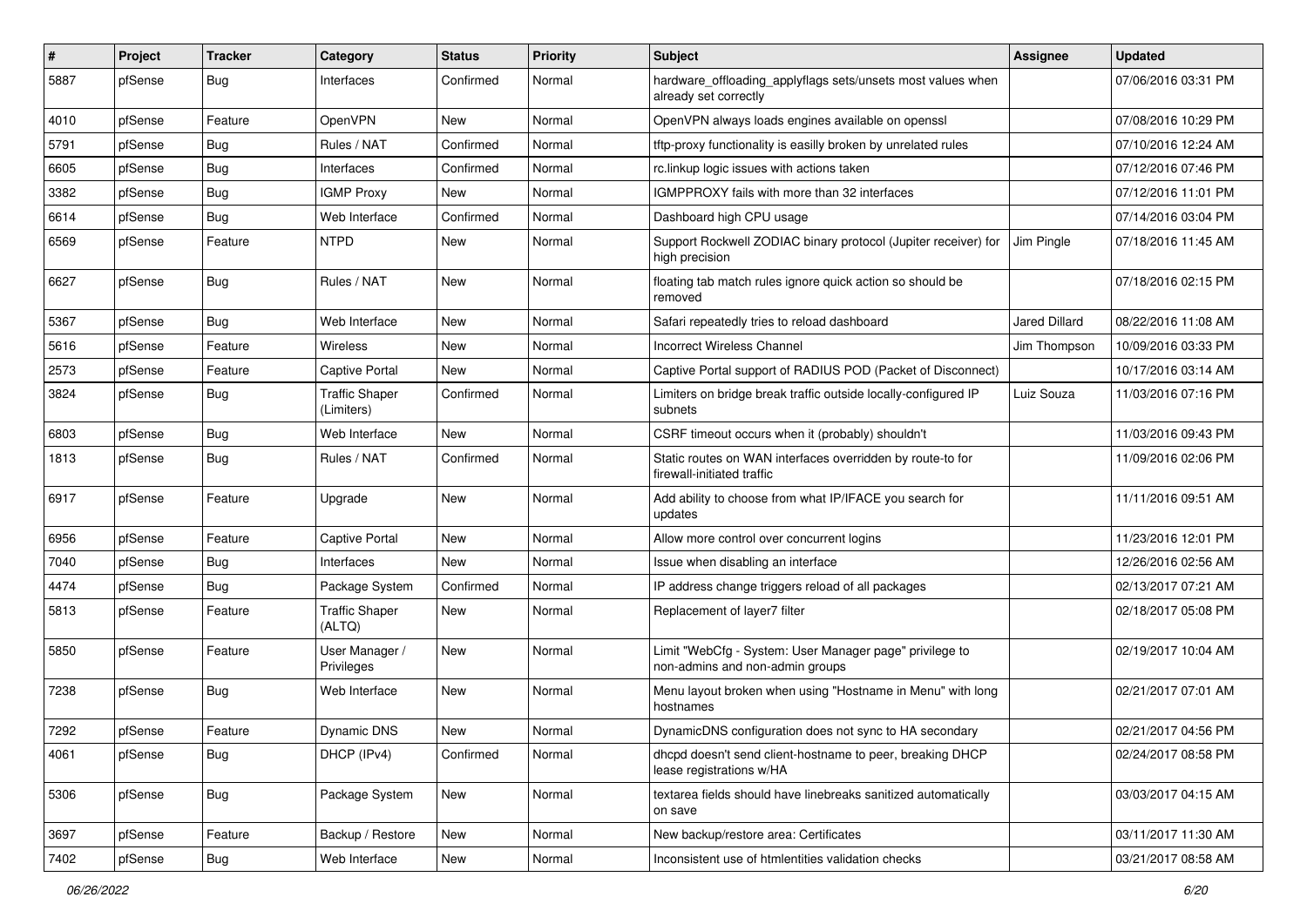| #    | Project | Tracker    | Category                        | <b>Status</b> | Priority | <b>Subject</b>                                                                                                                       | <b>Assignee</b> | <b>Updated</b>      |
|------|---------|------------|---------------------------------|---------------|----------|--------------------------------------------------------------------------------------------------------------------------------------|-----------------|---------------------|
| 7476 | pfSense | <b>Bug</b> | Logging                         | <b>New</b>    | Normal   | Dirty buffer used to build log messages?                                                                                             |                 | 04/17/2017 09:51 PM |
| 2676 | pfSense | Feature    | Rules / NAT                     | <b>New</b>    | Normal   | Reply-to option in firewall rule                                                                                                     |                 | 05/05/2017 03:15 PM |
| 7551 | pfSense | <b>Bug</b> | Rules / NAT                     | <b>New</b>    | Normal   | Dynamic IPsec endpoints not added to rule set after WAN<br>down/up                                                                   |                 | 05/16/2017 02:26 PM |
| 7589 | pfSense | <b>Bug</b> | Diagnostics                     | <b>New</b>    | Normal   | diag edit.php old print info box                                                                                                     |                 | 05/20/2017 05:02 PM |
| 7590 | pfSense | Bug        | Diagnostics                     | <b>New</b>    | Normal   | diag edit do not save when nothing to sae (in directory browse<br>view)                                                              |                 | 05/20/2017 05:04 PM |
| 6038 | pfSense | Feature    | Interfaces                      | <b>New</b>    | Normal   | Add ability to configure which interface is chosen for defining<br>hostname IP in /etc/hosts                                         |                 | 07/07/2017 09:56 AM |
| 7734 | pfSense | Bug        | DHCP (IPv6)                     | <b>New</b>    | Normal   | Using opton ia pd0 does not renew prefix and prefix get<br>dropped                                                                   |                 | 07/31/2017 03:46 AM |
| 7747 | pfSense | Feature    | Console Menu                    | <b>New</b>    | Normal   | Minor UI Tweak: Make hitting enter on the console (esp via<br>SSH) should not log you out, but simply redraw the menu                |                 | 08/01/2017 04:03 PM |
| 7773 | pfSense | Feature    | <b>IPsec</b>                    | <b>New</b>    | Normal   | IPSec using IKEv2 with split DNS not using provided domain<br>names                                                                  |                 | 08/15/2017 05:25 PM |
| 2963 | pfSense | Feature    | Captive Portal                  | <b>New</b>    | Normal   | Captive Portal MAC authentication request                                                                                            |                 | 08/22/2017 09:09 PM |
| 7821 | pfSense | <b>Bug</b> | DHCP (IPv6)                     | <b>New</b>    | Normal   | GIF does not support broadcast                                                                                                       |                 | 08/29/2017 10:50 AM |
| 7085 | pfSense | Feature    | Rules / NAT                     | <b>New</b>    | Normal   | <b>Edit Firewall Rules Seperator</b>                                                                                                 |                 | 09/10/2017 09:15 AM |
| 7852 | pfSense | Feature    | <b>DNS Resolver</b>             | <b>New</b>    | Normal   | Add views support to Unbound GUI                                                                                                     |                 | 09/11/2017 12:26 PM |
| 7863 | pfSense | Bug        | User Manager /<br>Privileges    | <b>New</b>    | Normal   | The "WebCfg - All pages" permission inclueds the "User -<br>System: Shell account access" even though that is not a<br>WebCofg page. |                 | 09/16/2017 05:13 AM |
| 4796 | pfSense | Feature    | Routina                         | <b>New</b>    | Normal   | Support Multiple FIBs in pfSense                                                                                                     | Luiz Souza      | 09/22/2017 12:12 AM |
| 7888 | pfSense | Feature    | Package System                  | New           | Normal   | Add a button in package manager GUI to upgrade all packages                                                                          |                 | 09/28/2017 05:50 AM |
| 7899 | pfSense | <b>Bug</b> | <b>Traffic Shaper</b><br>(ALTQ) | <b>New</b>    | Normal   | a floating 'match' rule on LAN does not put traffic from a<br>broswer on a clientpc into a shaper queue                              |                 | 09/28/2017 09:16 AM |
| 7922 | pfSense | Feature    | Rules / NAT                     | <b>New</b>    | Normal   | Add the option to select the ISP IPv6 Delegated Prefix as a<br>destination in firewall rules                                         |                 | 10/10/2017 06:36 PM |
| 7956 | pfSense | Feature    | Web Interface                   | <b>New</b>    | Normal   | Favicon able to match GUI colour setting?                                                                                            |                 | 10/17/2017 06:36 AM |
| 7957 | pfSense | Feature    | Web Interface                   | New           | Normal   | GUI theme - separate "colour" from "compact/normal" in theme<br>dropdown                                                             |                 | 10/17/2017 06:58 AM |
| 7971 | pfSense | Feature    | Captive Portal                  | New           | Normal   | Allow import, export and synchronization of MACs under<br>Captive Portal service                                                     |                 | 10/19/2017 04:56 AM |
| 7988 | pfSense | Feature    | Web Interface                   | <b>New</b>    | Normal   | Compact Theme based on Compact-RED with the default<br>theme colors.                                                                 |                 | 10/23/2017 05:34 AM |
| 8004 | pfSense | Bug        | <b>NAT Reflection</b>           | <b>New</b>    | Normal   | Error notice for a deleted NAT that had a RULE or an existing<br>NAT which is claimed to have no NAT port                            |                 | 10/24/2017 06:39 PM |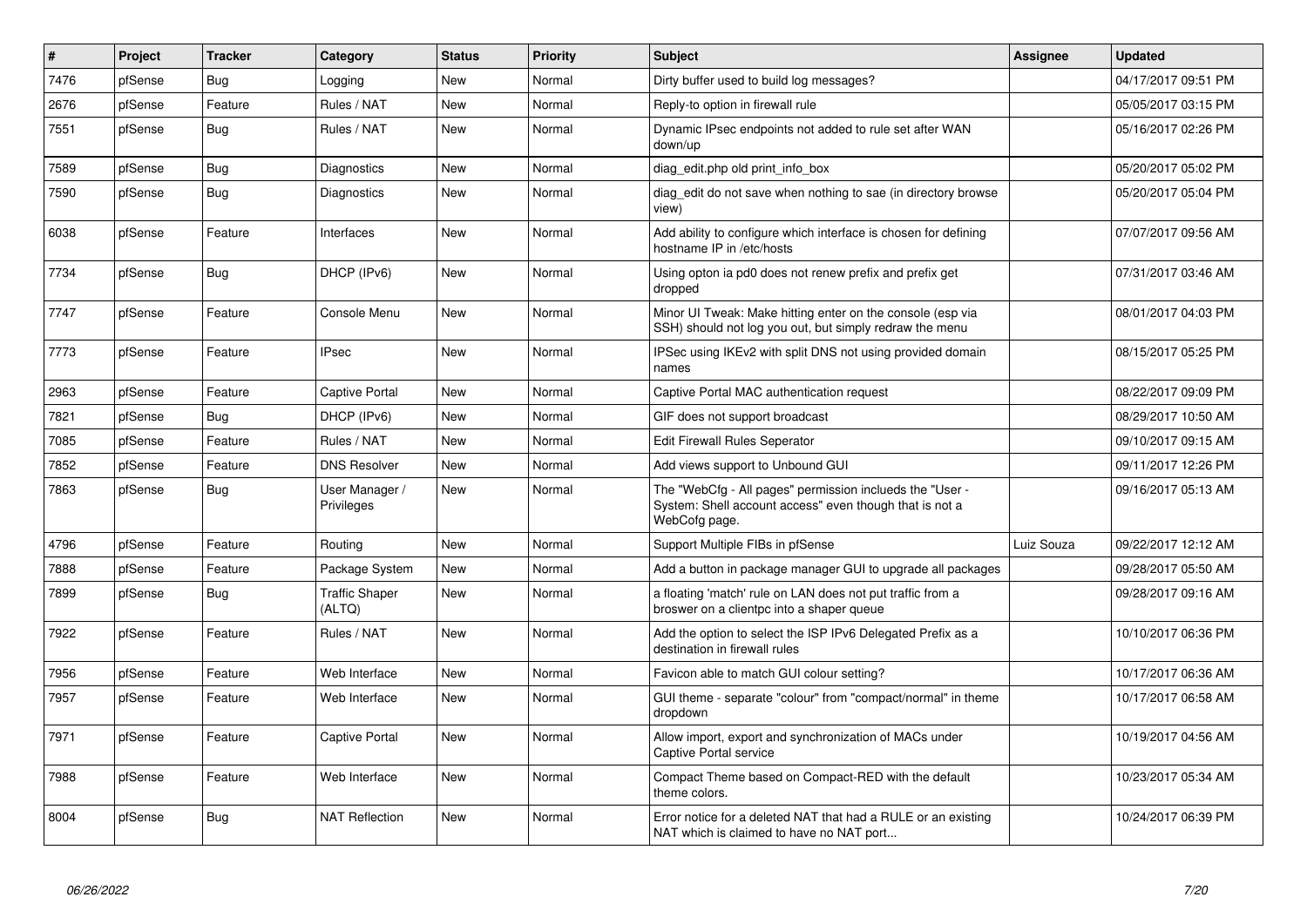| #    | Project | <b>Tracker</b> | Category                                        | <b>Status</b> | <b>Priority</b> | <b>Subject</b>                                                                                                          | Assignee             | <b>Updated</b>      |
|------|---------|----------------|-------------------------------------------------|---------------|-----------------|-------------------------------------------------------------------------------------------------------------------------|----------------------|---------------------|
| 8066 | pfSense | Bug            | Routing                                         | <b>New</b>    | Normal          | Static routes not applied when they go out a interface using<br>carp                                                    |                      | 11/08/2017 02:04 AM |
| 8072 | pfSense | Bug            | <b>Traffic Shaper</b><br>(Limiters)             | <b>New</b>    | Normal          | Limiter / Queue mask issues?                                                                                            | Ivor Kreso           | 11/08/2017 07:56 PM |
| 8073 | pfSense | <b>Bug</b>     | <b>IPsec</b>                                    | <b>New</b>    | Normal          | Traffic inexplicably not going through IPSEC despite (in theory)<br>matching SPs                                        |                      | 11/09/2017 02:51 AM |
| 8078 | pfSense | Feature        | <b>PPP</b> Interfaces                           | <b>New</b>    | Normal          | <b>PPPoE Reconnect Wait Time</b>                                                                                        |                      | 11/09/2017 05:13 PM |
| 3185 | pfSense | Feature        | DHCP (IPv6)                                     | <b>New</b>    | Normal          | Accommodate a DHCPv6 failover-like mechanism                                                                            |                      | 11/24/2017 10:44 AM |
| 8130 | pfSense | <b>Bug</b>     | <b>Traffic Graphs</b>                           | <b>New</b>    | Normal          | Status - Monitoring - Area chart displays traffic data differently<br>than Line or Bar charts                           |                      | 11/26/2017 01:40 PM |
| 8176 | pfSense | <b>Bug</b>     | Package System                                  | <b>New</b>    | Normal          | ./schema/packages.dtd -- referenced in *xml, but missing?                                                               |                      | 12/09/2017 06:52 PM |
| 8178 | pfSense | Feature        | Package System                                  | <b>New</b>    | Normal          | Allow setting attributes for form elements in package XML                                                               |                      | 12/09/2017 07:48 PM |
| 8168 | pfSense | Feature        | <b>IPsec</b>                                    | <b>New</b>    | Normal          | strongswan dhcp option                                                                                                  |                      | 12/19/2017 04:14 AM |
| 7281 | pfSense | Feature        | OpenVPN                                         | <b>New</b>    | Normal          | OpenVPN: Add support for IPv6 dynamic prefix selection                                                                  |                      | 12/21/2017 08:56 PM |
| 8236 | pfSense | Feature        | <b>DNS Resolver</b>                             | <b>New</b>    | Normal          | Ability to configure "forward-first" and "forward-host" options for<br>more robust domain overrides in DNS Resolver     |                      | 12/26/2017 01:26 AM |
| 4899 | pfSense | Feature        | DHCP (IPv4)                                     | <b>New</b>    | Normal          | Additional BOOTP/DHCP Options should allow a force option                                                               |                      | 01/02/2018 02:24 PM |
| 8262 | pfSense | Feature        | <b>IPv6 Router</b><br>Advertisements<br>(RADVD) | <b>New</b>    | Normal          | Make each prefix flags configurable separately.                                                                         |                      | 01/16/2018 12:35 PM |
| 8285 | pfSense | <b>Bug</b>     | Web Interface                                   | <b>New</b>    | Normal          | Actions on stale data may result in catastrophic results                                                                |                      | 01/16/2018 08:08 PM |
| 7216 | pfSense | Feature        | Web Interface                                   | <b>New</b>    | Normal          | Allow user to choose date display format                                                                                | <b>Phillip Davis</b> | 02/02/2018 04:20 PM |
| 8346 | pfSense | Feature        | <b>IPsec</b>                                    | <b>New</b>    | Normal          | Let pFSense act as an IPSec XAuth VPN Client                                                                            |                      | 02/23/2018 07:39 AM |
| 8349 | pfSense | Feature        | <b>Traffic Graphs</b>                           | <b>New</b>    | Normal          | Show the actual numerical information (upload/download<br>speeds) in the traffic graph dashboard widget                 | <b>Jared Dillard</b> | 02/28/2018 09:42 AM |
| 3882 | pfSense | Feature        | Web Interface                                   | <b>New</b>    | Normal          | Add OUI database to the base system, remove dependency on<br>nmap                                                       |                      | 03/08/2018 06:44 PM |
| 8401 | pfSense | <b>Bug</b>     | Installer                                       | <b>New</b>    | Normal          | Issues related to keys representing alphabetic characters<br>specific to Scandinavian languages and to some other keys. |                      | 03/30/2018 11:06 AM |
| 8406 | pfSense | <b>Bug</b>     | Dynamic DNS                                     | <b>New</b>    | Normal          | DDNS IPV6 Cloudflare Client does not detect PPOE address                                                                |                      | 03/31/2018 11:56 AM |
| 8122 | pfSense | Bug            | OpenVPN                                         | <b>New</b>    | Normal          | openvpn client is unable to use OTP (temporary) passwords                                                               |                      | 04/16/2018 09:28 AM |
| 701  | pfSense | Feature        | Rules / NAT                                     | <b>New</b>    | Normal          | Interface groups with NAT                                                                                               |                      | 05/11/2018 10:12 PM |
| 8566 | pfSense | <b>Bug</b>     | CARP                                            | <b>New</b>    | Normal          | Wrong IPv6 source in NS request in case using of IPv6 alias                                                             |                      | 06/12/2018 01:26 PM |
| 8567 | pfSense | Bug            | CARP                                            | <b>New</b>    | Normal          | Using IPv6 VIP alias for services may affect CARP IPv6 VIP<br>work                                                      |                      | 06/12/2018 01:26 PM |
| 1940 | pfSense | Todo           | Logging                                         | <b>New</b>    | Normal          | Integrate rSyslogd                                                                                                      |                      | 07/06/2018 02:11 PM |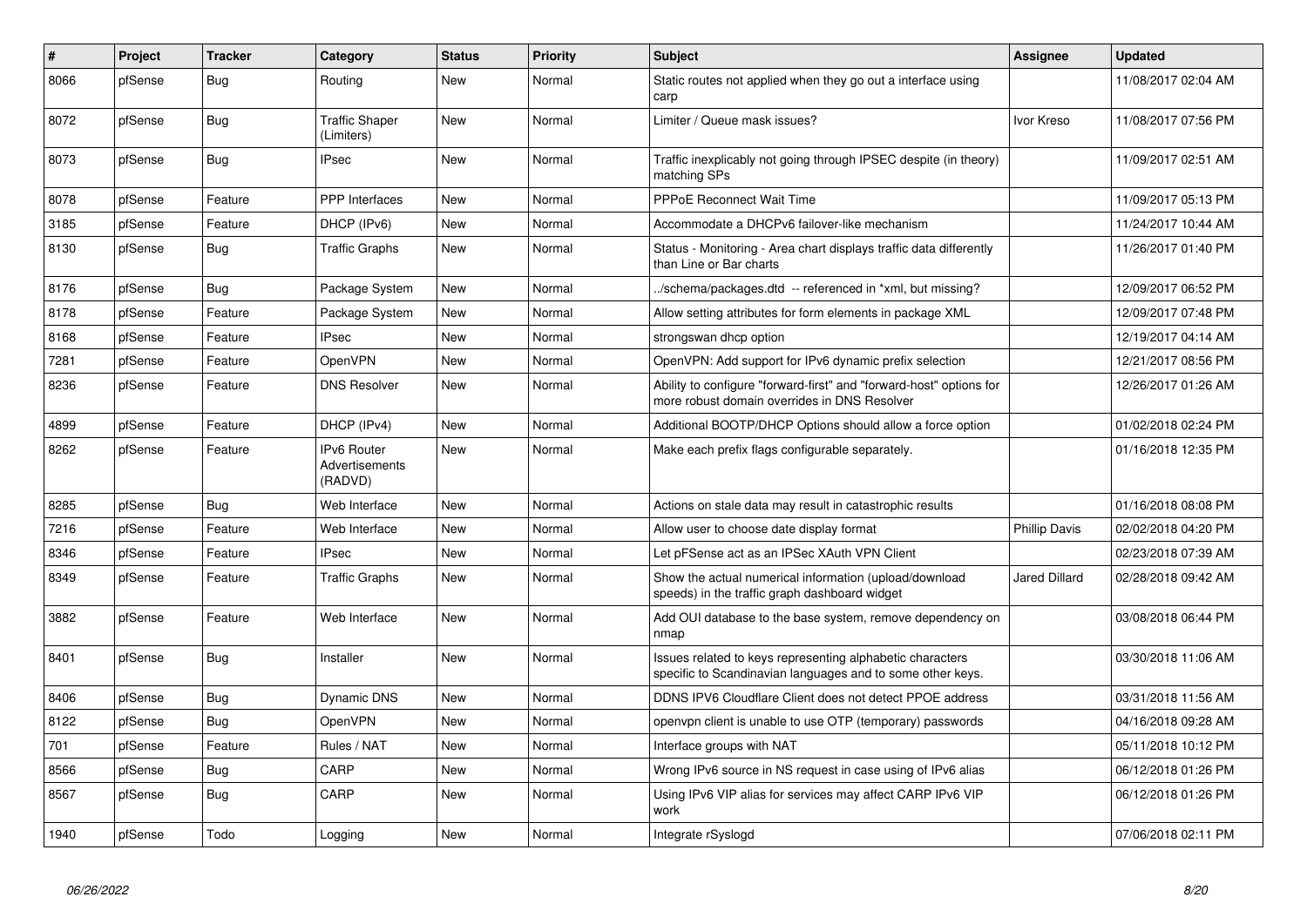| #    | Project | <b>Tracker</b> | Category                     | <b>Status</b> | Priority | <b>Subject</b>                                                                                               | Assignee | <b>Updated</b>      |
|------|---------|----------------|------------------------------|---------------|----------|--------------------------------------------------------------------------------------------------------------|----------|---------------------|
| 8641 | pfSense | Feature        | Web Interface                | <b>New</b>    | Normal   | Need way to disable HSTS and/or replace webConfigurator<br>certificate from CLI                              |          | 07/16/2018 10:21 AM |
| 8385 | pfSense | Feature        | Rules / NAT                  | <b>New</b>    | Normal   | Utilize IP addresses from successfully authenticated OpenVPN<br>endpoints to Update Firewall Rules           |          | 07/19/2018 03:07 PM |
| 8419 | pfSense | Bug            | Web Interface                | <b>New</b>    | Normal   | webgui, when menubar is fixed to the top of the screen, the last<br>items of long menus cannot be seen/used. |          | 07/19/2018 03:10 PM |
| 1924 | pfSense | Feature        | Captive Portal               | <b>New</b>    | Normal   | Ability of CP's allowed IP addresses to use aliases                                                          |          | 07/26/2018 04:28 AM |
| 8711 | pfSense | Bug            | <b>IGMP Proxy</b>            | New           | Normal   | igmpproxy with PPPoE Interfaces                                                                              |          | 07/28/2018 09:21 AM |
| 1136 | pfSense | Feature        | Rules / NAT                  | <b>New</b>    | Normal   | Add logic to automatically avoid route-to for static route<br>networks                                       |          | 10/09/2018 05:11 AM |
| 9037 | pfSense | Bug            | <b>DNS Resolver</b>          | <b>New</b>    | Normal   | Unbound not logging to syslog after reboot                                                                   |          | 10/12/2018 05:09 AM |
| 9063 | pfSense | Feature        | Dynamic DNS                  | <b>New</b>    | Normal   | Allow dynamic DNS client entry to specify which Check IP<br>service to use                                   |          | 10/24/2018 11:53 AM |
| 9094 | pfSense | <b>Bug</b>     | Hardware / Drivers           | Assigned      | Normal   | MBT console settings are not forced to video console                                                         |          | 11/07/2018 10:23 AM |
| 8963 | pfSense | <b>Bug</b>     | Traffic Shaper<br>(Limiters) | New           | Normal   | 2.4.4 Limiters don't work after CARP fail-over                                                               |          | 12/10/2018 06:40 AM |
| 9241 | pfSense | Bug            | Interfaces                   | <b>New</b>    | Normal   | Ethernet link cycles up/down if "auto-negotiate" is explicitly<br>selected in interface configuration        |          | 12/31/2018 08:36 PM |
| 7244 | pfSense | Feature        | Developer Tools              | <b>New</b>    | Normal   | Publish pfsense as a Vagrant Basebox                                                                         |          | 01/29/2019 04:09 AM |
| 9338 | pfSense | <b>Bug</b>     | <b>IGMP Proxy</b>            | <b>New</b>    | Normal   | igmpproxy ignoring downstream vlan interface                                                                 |          | 02/22/2019 03:48 AM |
| 3652 | pfSense | Feature        | OpenVPN                      | <b>New</b>    | Normal   | OpenVPN - Dynamic IPv6 Tunnel Network                                                                        |          | 03/20/2019 09:50 AM |
| 9436 | pfSense | Feature        | <b>DNS Resolver</b>          | <b>New</b>    | Normal   | Unbound: enable dnstap support                                                                               |          | 03/27/2019 07:54 PM |
| 9464 | pfSense | Feature        | Interfaces                   | <b>New</b>    | Normal   | Marvell 6000 -- netgate hardware (e.g.: XG-7100, XG-3100)<br>internal switch LACP support                    |          | 04/08/2019 07:58 AM |
| 9485 | pfSense | <b>Bug</b>     | User Manager /<br>Privileges | <b>New</b>    | Normal   | password match error on system_usermanager causes Group<br>membership to be reset.                           |          | 04/26/2019 08:52 AM |
| 9504 | pfSense | <b>Bug</b>     | Dynamic DNS                  | <b>New</b>    | Normal   | Multiple Dynamic DNS update notifications for the same<br>interface, not differentiated by the hostname      |          | 05/07/2019 07:46 AM |
| 9574 | pfSense | Feature        | Package System               | <b>New</b>    | Normal   | Show changelog at package upgrade                                                                            |          | 06/02/2019 04:35 AM |
| 9621 | pfSense | Feature        | User Manager /<br>Privileges | New           | Normal   | More convenient deletion of single user privileges                                                           |          | 07/09/2019 03:09 AM |
| 9650 | pfSense | Bug            | Gateways                     | New           | Normal   | IPv6 connection drops (ir-)regular on Kabelvodafone (German<br>cable ISP)                                    |          | 07/27/2019 07:14 AM |
| 9664 | pfSense | Bug            | Dynamic DNS                  | New           | Normal   | DynDNS and Dual-wan problem with CloudFlare (works with<br>$No-Ip)$                                          |          | 08/03/2019 10:00 AM |
| 9677 | pfSense | <b>Bug</b>     | Dashboard                    | <b>New</b>    | Normal   | Dashboard hangs when widget needs data from a remote host<br>which is down                                   |          | 08/13/2019 09:15 AM |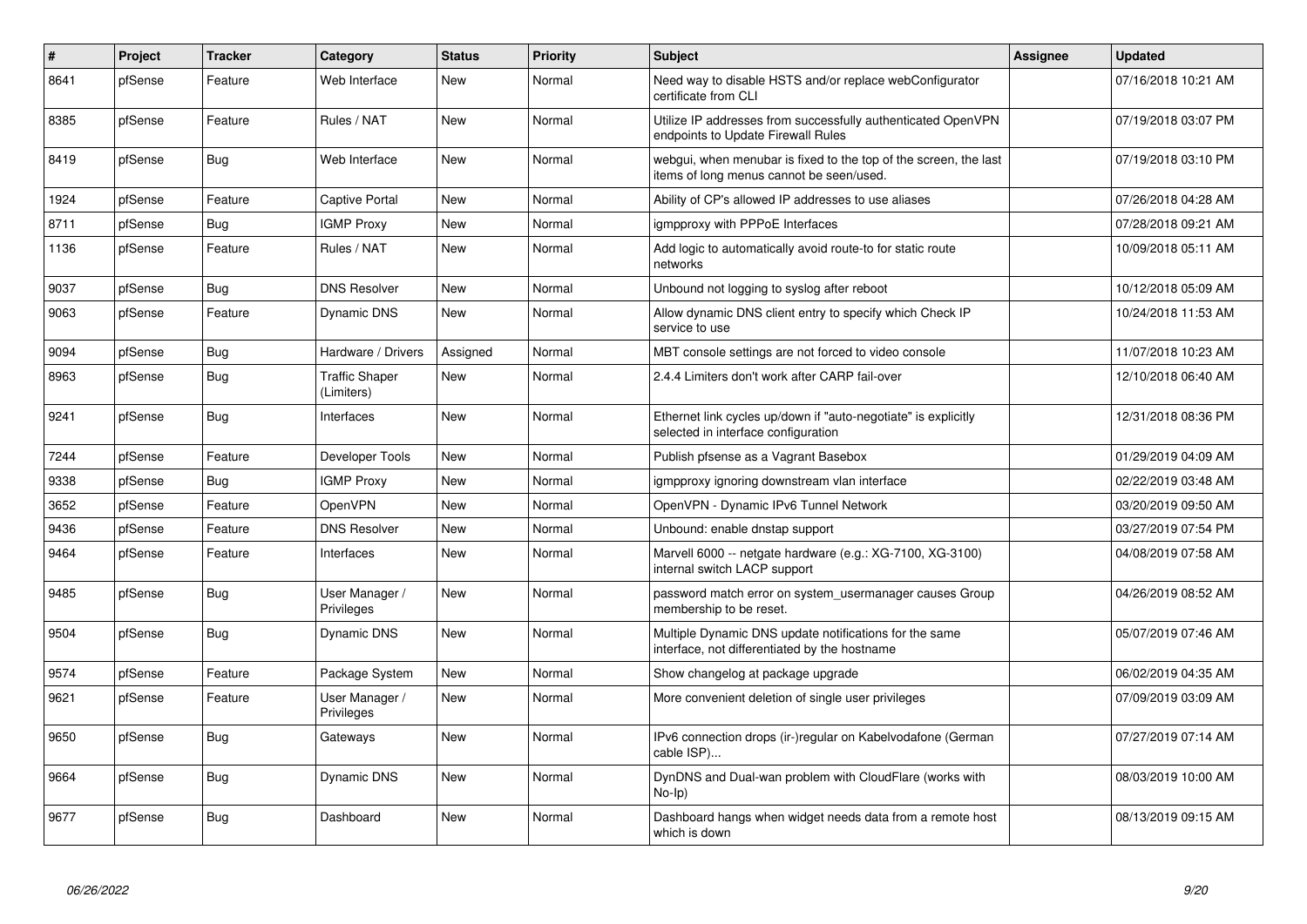| #    | Project | <b>Tracker</b> | Category                                        | <b>Status</b> | <b>Priority</b> | <b>Subject</b>                                                                                   | Assignee | <b>Updated</b>      |
|------|---------|----------------|-------------------------------------------------|---------------|-----------------|--------------------------------------------------------------------------------------------------|----------|---------------------|
| 7799 | pfSense | Feature        | Rules / NAT                                     | <b>New</b>    | Normal          | Make an ajax call to toggle logging by clicking on the logging<br>icon next to a rule            |          | 08/13/2019 09:40 AM |
| 7737 | pfSense | <b>Bug</b>     | <b>IPv6 Router</b><br>Advertisements<br>(RADVD) | <b>New</b>    | Normal          | radvd error message                                                                              |          | 08/13/2019 09:41 AM |
| 7602 | pfSense | Feature        | <b>Operating System</b>                         | <b>New</b>    | Normal          | Auto-Create bootable USB for recovery                                                            |          | 08/13/2019 09:50 AM |
| 385  | pfSense | Feature        | <b>Captive Portal</b>                           | <b>New</b>    | Normal          | Reverse captive portal                                                                           |          | 08/13/2019 12:23 PM |
| 2771 | pfSense | Feature        | Rules / NAT                                     | <b>New</b>    | Normal          | Add packet tracing simulator                                                                     |          | 08/13/2019 12:24 PM |
| 2024 | pfSense | Feature        | Package System                                  | <b>New</b>    | Normal          | RRD Graphs for packages                                                                          |          | 08/13/2019 12:24 PM |
| 1890 | pfSense | Bug            | <b>Translations</b>                             | <b>New</b>    | Normal          | No gettext support in console scripts                                                            |          | 08/13/2019 12:24 PM |
| 6029 | pfSense | Bug            | <b>XML Parser</b>                               | <b>New</b>    | Normal          | Unhelpful error messages in xmlparse*.inc and generally                                          |          | 08/13/2019 12:52 PM |
| 5902 | pfSense | Todo           | Configuration<br>Backend                        | <b>New</b>    | Normal          | Use a common place for default values                                                            |          | 08/13/2019 12:53 PM |
| 4707 | pfSense | Feature        | Rules / NAT                                     | <b>New</b>    | Normal          | Can't override block port 0 rules in filter.inc                                                  |          | 08/13/2019 12:53 PM |
| 5080 | pfSense | Feature        | DHCP (IPv4)                                     | <b>New</b>    | Normal          | Settings tab under Services>DHCP Server                                                          |          | 08/13/2019 12:53 PM |
| 4472 | pfSense | Feature        | Build / Release                                 | <b>New</b>    | Normal          | Cryptographically sign every (sub-)release                                                       |          | 08/13/2019 12:53 PM |
| 6539 | pfSense | Feature        | Rules / NAT                                     | <b>New</b>    | Normal          | ICMPv6 filtering requires multiple rules - no range support                                      |          | 08/13/2019 01:23 PM |
| 6501 | pfSense | Todo           | Web Interface                                   | <b>New</b>    | Normal          | Tightening up subnet expansion                                                                   |          | 08/13/2019 01:23 PM |
| 6469 | pfSense | Feature        | Console Menu                                    | <b>New</b>    | Normal          | Improve help + self documentation in console PHP shell                                           |          | 08/13/2019 01:23 PM |
| 6412 | pfSense | Feature        | <b>Operating System</b>                         | <b>New</b>    | Normal          | Add includedir directive for /var/etc/xinet.d to xinetd<br>configuration                         |          | 08/13/2019 01:23 PM |
| 6398 | pfSense | <b>Bug</b>     | Configuration<br>Backend                        | <b>New</b>    | Normal          | If config cannot be loaded due to corruption or bug, it isn't<br>handled gracefully (just stops) |          | 08/13/2019 01:23 PM |
| 5652 | pfSense | <b>Bug</b>     | Authentication                                  | <b>New</b>    | Normal          | Radius IETF Class Group Assignment - Incorrect Standard                                          |          | 08/13/2019 01:39 PM |
| 6615 | pfSense | Feature        | DHCP (IPv4)                                     | <b>New</b>    | Normal          | new DHCP server option                                                                           |          | 08/13/2019 01:39 PM |
| 6604 | pfSense | Feature        | <b>NTPD</b>                                     | <b>New</b>    | Normal          | Allow NTP server list to be overridden by DHCP/PPP                                               |          | 08/13/2019 01:39 PM |
| 6554 | pfSense | Feature        | <b>NTPD</b>                                     | <b>New</b>    | Normal          | Reintroduce NTP mode7 for IEEE 1588 PTPd interop                                                 |          | 08/13/2019 01:40 PM |
| 6332 | pfSense | Todo           | Web Interface                                   | <b>New</b>    | Normal          | Upgrade encryption options to cover current range of<br>recommendations                          |          | 08/13/2019 02:34 PM |
| 6816 | pfSense | Feature        | <b>IPv6 Router</b><br>Advertisements<br>(RADVD) | <b>New</b>    | Normal          | Status and/or Diagnostics page for radvd                                                         |          | 08/13/2019 02:35 PM |
| 6796 | pfSense | Feature        | Interfaces                                      | <b>New</b>    | Normal          | Allow hostnames as GRE and GIF endpoints                                                         |          | 08/13/2019 02:35 PM |
| 6977 | pfSense | Bug            | Interfaces                                      | <b>New</b>    | Normal          | VLAN traffic is erroneously counted as underlying iface<br>(untagged) traffic                    |          | 08/13/2019 02:56 PM |
| 5619 | pfSense | Feature        | <b>Operating System</b>                         | <b>New</b>    | Normal          | Curl with ARES support                                                                           |          | 08/13/2019 02:56 PM |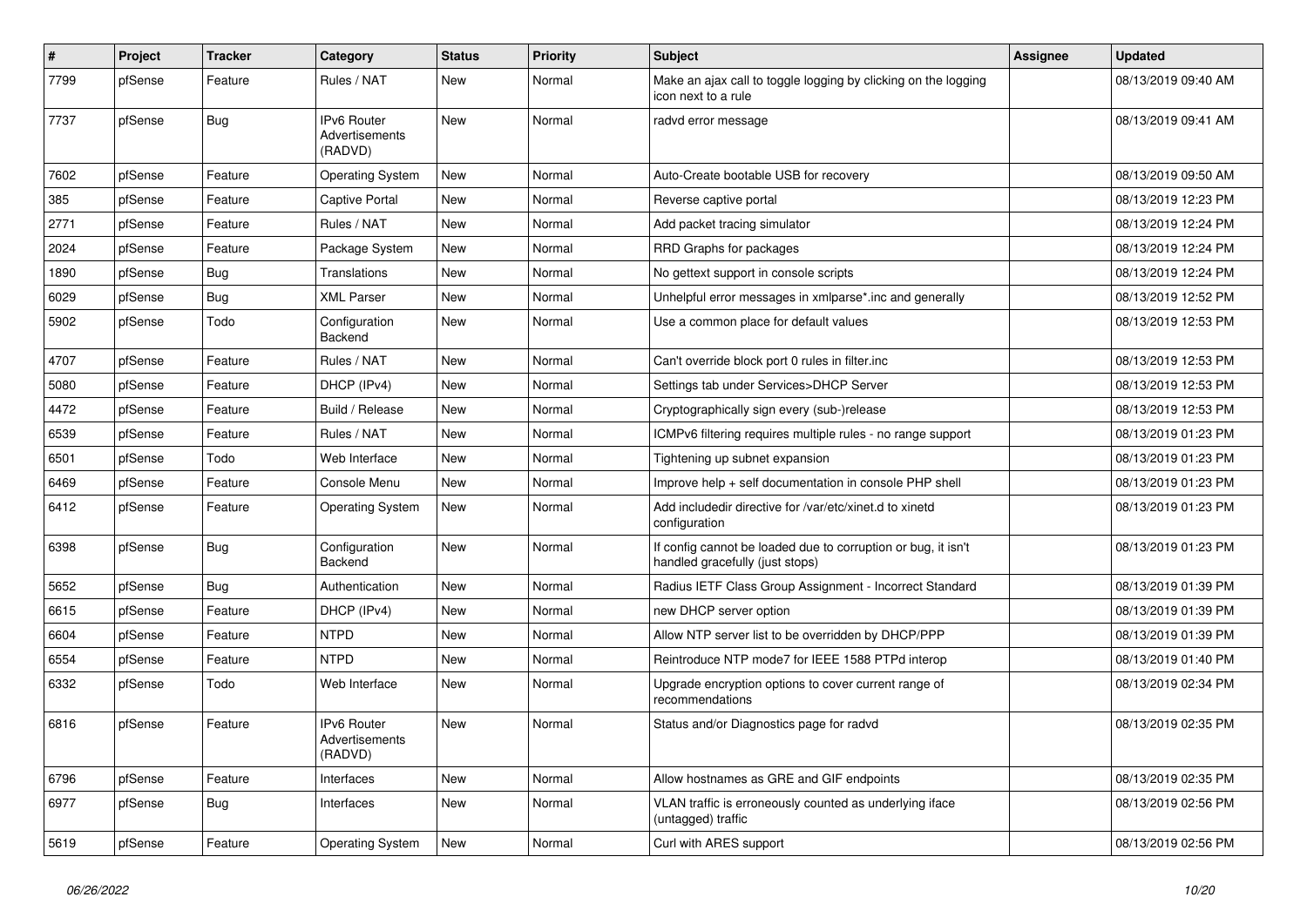| $\vert$ # | Project | <b>Tracker</b> | Category                                        | <b>Status</b> | <b>Priority</b> | Subject                                                                                   | Assignee             | <b>Updated</b>      |
|-----------|---------|----------------|-------------------------------------------------|---------------|-----------------|-------------------------------------------------------------------------------------------|----------------------|---------------------|
| 7385      | pfSense | Todo           | Web Interface                                   | New           | Normal          | Sanitize PHP includes                                                                     |                      | 08/13/2019 03:22 PM |
| 6541      | pfSense | <b>Bug</b>     | <b>IPv6 Router</b><br>Advertisements<br>(RADVD) | <b>New</b>    | Normal          | IPv6 RAs always include on-link prefix; clients may not use<br>DHCPv6 managed addresses   |                      | 08/13/2019 03:23 PM |
| 7738      | pfSense | Feature        | IPsec                                           | <b>New</b>    | Normal          | Highlight which IPSec (or other VPN) crypto modes are<br>hardware-accelerated in the UI   |                      | 08/13/2019 03:46 PM |
| 7430      | pfSense | Bug            | Interfaces                                      | <b>New</b>    | Normal          | pfsense-utils.inc - where_is_ipaddr_configured() should<br>account for loopback interface |                      | 08/13/2019 03:48 PM |
| 7761      | pfSense | Feature        | Rules / NAT                                     | <b>New</b>    | Normal          | Add a way to match on IPv6 proto=0 (hop-by-hop header<br>extension)                       |                      | 08/13/2019 03:49 PM |
| 7800      | pfSense | Feature        | Logging                                         | <b>New</b>    | Normal          | Add option for state logging                                                              |                      | 08/13/2019 03:51 PM |
| 7812      | pfSense | Feature        | Web Interface                                   | New           | Normal          | ZFS handling of autopreplace                                                              |                      | 08/13/2019 03:53 PM |
| 8036      | pfSense | Feature        | <b>IPsec</b>                                    | <b>New</b>    | Normal          | Want to run multiple Mobile Client IKEv2 server instances                                 |                      | 08/14/2019 09:31 AM |
| 7881      | pfSense | Feature        | OpenVPN                                         | New           | Normal          | OpenVPN client - add support for multiple server entries                                  |                      | 08/14/2019 09:32 AM |
| 7541      | pfSense | Feature        | Installer                                       | <b>New</b>    | Normal          | ZFS Install, add hot spare option                                                         |                      | 08/14/2019 09:32 AM |
| 8177      | pfSense | <b>Bug</b>     | Package System                                  | <b>New</b>    | Normal          | "/xsl/package.xsl" is referenced in package XML files but not<br>on the firewall          |                      | 08/14/2019 09:56 AM |
| 8372      | pfSense | Feature        | Logging                                         | <b>New</b>    | Normal          | add gui setting to adjust refresh rate for dynamic firewall logs                          |                      | 08/14/2019 10:31 AM |
| 8274      | pfSense | Feature        | <b>Traffic Graphs</b>                           | <b>New</b>    | Normal          | Reverse Inverse Traffic Graph View                                                        | <b>Jared Dillard</b> | 08/14/2019 10:31 AM |
| 8526      | pfSense | <b>Bug</b>     | Interfaces                                      | New           | Normal          | DHCP client ignores server replies when 802.1g tagging is<br>used                         |                      | 08/14/2019 10:52 AM |
| 8076      | pfSense | Bug            | Backup / Restore                                | New           | Normal          | User can easily apply an unusable interface configuration after<br>restore                |                      | 08/14/2019 10:52 AM |
| 8435      | pfSense | <b>Bug</b>     | Interfaces                                      | New           | Normal          | DHCPv6 unusable in certain circumstances (US AT&T Fiber,<br>$etc.$ )                      |                      | 08/14/2019 10:52 AM |
| 8929      | pfSense | Feature        | Web Interface                                   | <b>New</b>    | Normal          | Scroll bar css dark theme                                                                 |                      | 08/14/2019 12:16 PM |
| 9087      | pfSense | <b>Bug</b>     | <b>Traffic Graphs</b>                           | <b>New</b>    | Normal          | Traffic Graph Widget Legend Not Updating                                                  |                      | 08/14/2019 12:38 PM |
| 9060      | pfSense | Feature        | Logging                                         | New           | Normal          | add rule name filtering field for firewall log viewer                                     |                      | 08/14/2019 12:38 PM |
| 9035      | pfSense | <b>Bug</b>     | Rules / NAT                                     | <b>New</b>    | Normal          | Inactive Interfaces are Hidden in Firewall Rules                                          |                      | 08/14/2019 12:39 PM |
| 9222      | pfSense | Feature        | Authentication                                  | New           | Normal          | Add sshguard log when release an IP                                                       |                      | 08/14/2019 01:00 PM |
| 9167      | pfSense | Bug            | Rules / NAT                                     | <b>New</b>    | Normal          | Some Important ICMPv6 Traffic Not Allowed by Default Rules                                |                      | 08/14/2019 01:00 PM |
| 9343      | pfSense | <b>Bug</b>     | DHCP (IPv4)                                     | New           | Normal          | diag_arp.php times out with large DHCPD leases table                                      |                      | 08/14/2019 01:19 PM |
| 9288      | pfSense | Feature        | Authentication                                  | New           | Normal          | SSHGuard add pfSense signature in standard                                                |                      | 08/14/2019 01:19 PM |
| 9591      | pfSense | Feature        | Rules / NAT                                     | New           | Normal          | Add under firewall rules a search box                                                     |                      | 08/14/2019 02:39 PM |
| 9585      | pfSense | <b>Bug</b>     | Interfaces                                      | New           | Normal          | 6RD: Unable to reach hosts on within same 6rd-domain                                      |                      | 08/14/2019 02:39 PM |
| 9627      | pfSense | Feature        | Captive Portal                                  | New           | Normal          | Captive Portal only shows authenticated users                                             |                      | 08/14/2019 02:48 PM |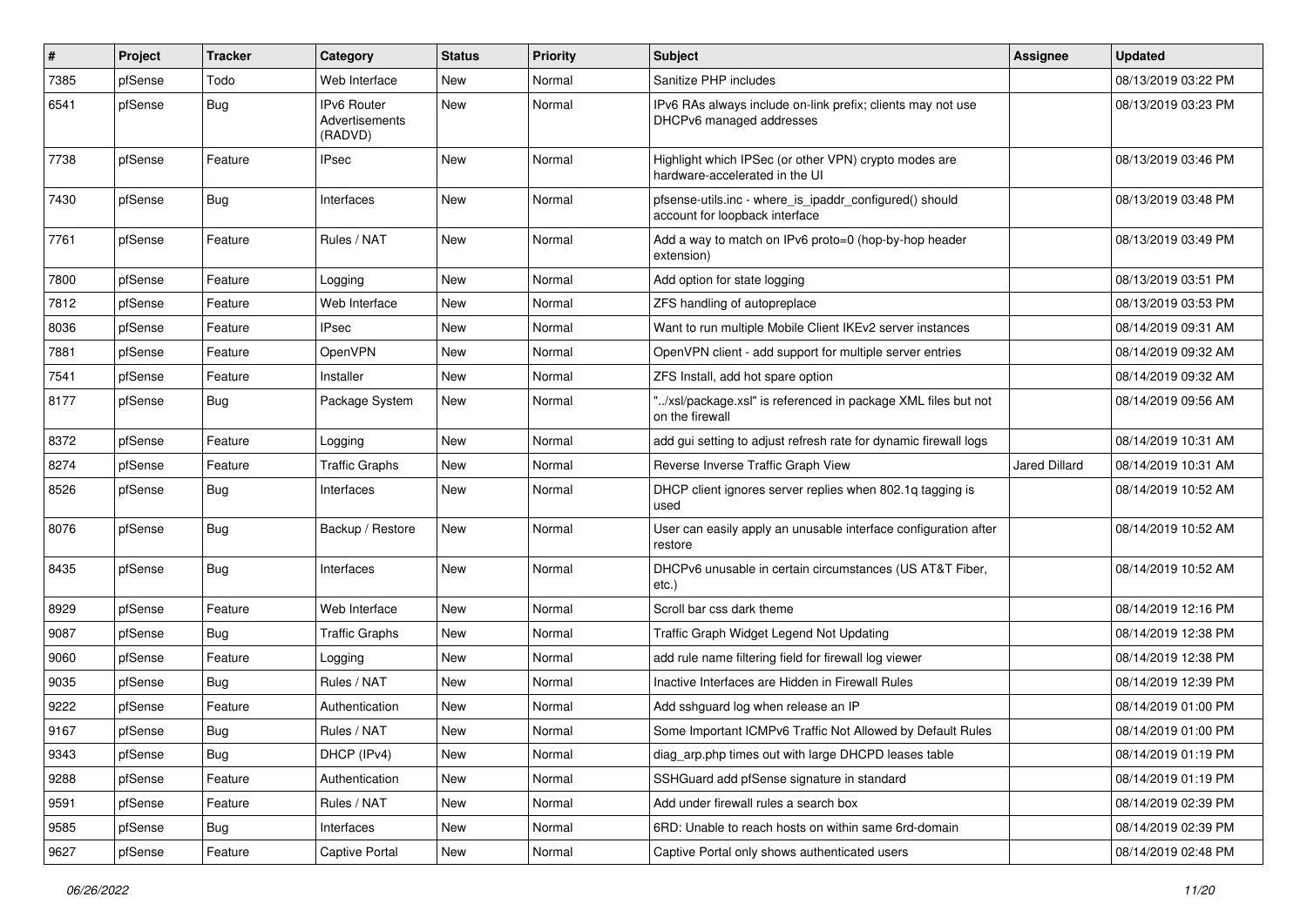| ∦    | Project | <b>Tracker</b> | Category                                        | <b>Status</b> | <b>Priority</b> | <b>Subject</b>                                                                                | Assignee     | <b>Updated</b>      |
|------|---------|----------------|-------------------------------------------------|---------------|-----------------|-----------------------------------------------------------------------------------------------|--------------|---------------------|
| 4681 | pfSense | Feature        | Backup / Restore                                | New           | Normal          | AutoConfigBackup make a way to easily download a saved<br>backup                              |              | 08/16/2019 12:46 PM |
| 7757 | pfSense | Bug            | Backup / Restore                                | New           | Normal          | Auto Config Backup fails to upload unless Default Gateway is<br>up                            |              | 08/16/2019 12:47 PM |
| 2774 | pfSense | Feature        | DHCP (IPv4)                                     | <b>New</b>    | Normal          | Extend DHCP Pools code to allow using different subnets                                       |              | 08/19/2019 10:27 AM |
| 7964 | pfSense | <b>Bug</b>     | Multi-WAN                                       | New           | Normal          | Restart openvpn on gateway switching                                                          |              | 08/19/2019 12:35 PM |
| 6845 | pfSense | Feature        | Interfaces                                      | <b>New</b>    | Normal          | DHCP / DHCPv6 WAN client status page                                                          |              | 08/19/2019 12:37 PM |
| 7720 | pfSense | Feature        | Hardware / Drivers                              | <b>New</b>    | Normal          | Add general watchdog kernel modules (like ichwd) and<br>watchdogd support in the GUI.         |              | 08/19/2019 01:20 PM |
| 9038 | pfSense | Feature        | Logging                                         | <b>New</b>    | Normal          | Live view of any log file                                                                     |              | 08/19/2019 02:55 PM |
| 7286 | pfSense | <b>Bug</b>     | OpenVPN                                         | Incomplete    | Normal          | OpenVPN client is unreliable when you have multiple tunnels                                   |              | 08/19/2019 03:28 PM |
| 9690 | pfSense | <b>Bug</b>     | Interfaces                                      | <b>New</b>    | Normal          | Ethernet flow control should be disabled by default                                           |              | 08/19/2019 06:45 PM |
| 6574 | pfSense | Feature        | Hardware / Drivers                              | New           | Normal          | Support USB RNDIS network interfaces                                                          |              | 08/20/2019 08:46 AM |
| 7212 | pfSense | Feature        | Hardware / Drivers                              | <b>New</b>    | Normal          | Provide Driver for SG-1000 Crypto Accelerator                                                 | Luiz Souza   | 08/20/2019 08:46 AM |
| 8309 | pfSense | Feature        | Hardware / Drivers                              | New           | Normal          | Include apuled driver to add support for LEDs on PC Engines<br>APU boards                     | Darryn Storm | 08/20/2019 08:47 AM |
| 9192 | pfSense | Bug            | <b>PPP</b> Interfaces                           | <b>New</b>    | Normal          | PPPoE daemon selects wrong interface                                                          |              | 08/20/2019 10:05 AM |
| 8804 | pfSense | <b>Bug</b>     | PPP Interfaces                                  | <b>New</b>    | Normal          | Netgate SG-1000 PPPoE Keepalives not prioritized, internet<br>drops                           |              | 08/20/2019 10:06 AM |
| 8512 | pfSense | <b>Bug</b>     | PPP Interfaces                                  | <b>New</b>    | Normal          | PPPoE reconnect fails after interface flap                                                    |              | 08/20/2019 10:06 AM |
| 1833 | pfSense | Feature        | PPTP                                            | <b>New</b>    | Normal          | PPTP type WAN IPv6 support                                                                    |              | 08/20/2019 10:12 AM |
| 4470 | pfSense | Feature        | <b>IPv6 Router</b><br>Advertisements<br>(RADVD) | New           | Normal          | RA page in GUI                                                                                |              | 08/20/2019 12:20 PM |
| 7303 | pfSense | <b>Bug</b>     | <b>IPv6 Router</b><br>Advertisements<br>(RADVD) | <b>New</b>    | Normal          | ipv6 connectivity lost on pfSense reboot                                                      |              | 08/20/2019 12:23 PM |
| 1937 | pfSense | Feature        | Rules / NAT                                     | <b>New</b>    | Normal          | Support for rule groupings                                                                    |              | 08/20/2019 12:42 PM |
| 1947 | pfSense | Feature        | Rules / NAT                                     | <b>New</b>    | Normal          | Option to kill all states when creating a block rule                                          |              | 08/20/2019 01:09 PM |
| 7974 | pfSense | Feature        | Dashboard                                       | New           | Normal          | <b>ZFS RAID Monitor Not available</b>                                                         |              | 08/20/2019 01:34 PM |
| 6295 | pfSense | Bug            | <b>Traffic Shaper</b><br>(Limiters)             | New           | Normal          | Crash upon applying CODELQ to untagged parent interface<br>when also applied to daughter VLAN | Luiz Souza   | 08/20/2019 02:44 PM |
| 8570 | pfSense | <b>Bug</b>     | <b>XML Parser</b>                               | New           | Normal          | Empty (dn)shaper config gets populated with newline                                           |              | 08/20/2019 02:45 PM |
| 4265 | pfSense | Feature        | UPnP/NAT-PMP                                    | New           | Normal          | UPNP allow use of alias and schedule                                                          |              | 08/20/2019 02:57 PM |
| 4997 | pfSense | Feature        | Rules / NAT                                     | New           | Normal          | Add setting option to choose default log action for new firewall<br>rules                     |              | 08/20/2019 03:29 PM |
| 4456 | pfSense | Feature        | Diagnostics                                     | New           | Normal          | Packet capture additional filtering options                                                   |              | 08/20/2019 03:30 PM |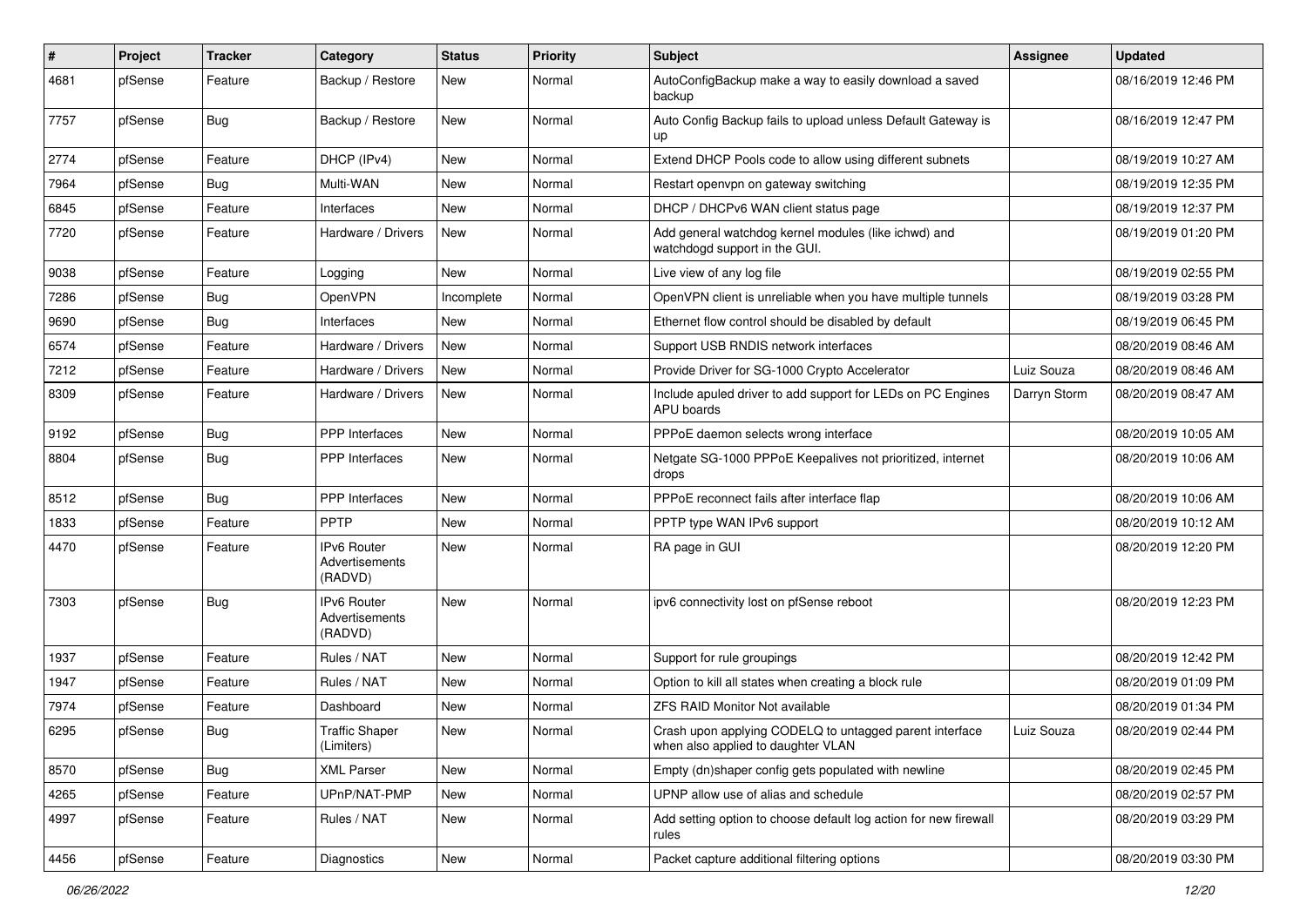| ∦    | Project | Tracker    | Category                            | <b>Status</b> | <b>Priority</b> | Subject                                                                                                          | Assignee             | <b>Updated</b>      |
|------|---------|------------|-------------------------------------|---------------|-----------------|------------------------------------------------------------------------------------------------------------------|----------------------|---------------------|
| 2049 | pfSense | Feature    | Rules / NAT                         | <b>New</b>    | Normal          | Show Auto Generated Rules and Use them to turn features<br>on/off when applicable                                |                      | 08/20/2019 03:37 PM |
| 5556 | pfSense | Feature    | Diagnostics                         | <b>New</b>    | Normal          | No error when downloading non-existing file on<br>Diagnostics/Execute                                            |                      | 08/20/2019 03:43 PM |
| 6602 | pfSense | Feature    | User Manager /<br>Privileges        | <b>New</b>    | Normal          | Config writes denied via "deny config write" permission should<br>notify as such                                 |                      | 08/20/2019 03:43 PM |
| 1883 | pfSense | Feature    | <b>Traffic Shaper</b><br>(Limiters) | <b>New</b>    | Normal          | Diag > Limiter Info presentation enhancement                                                                     |                      | 08/20/2019 03:46 PM |
| 7172 | pfSense | <b>Bug</b> | DHCP (IPv4)                         | <b>New</b>    | Normal          | Sorting by hostname in Services > DHCP Server > LAN should<br>be "natural" (alphanumeric friendly)               |                      | 08/20/2019 03:47 PM |
| 7373 | pfSense | Bug        | Rules / NAT                         | <b>New</b>    | Normal          | Firewall schedules GUI needs to be redone from scratch                                                           |                      | 08/21/2019 08:56 AM |
| 7398 | pfSense | Feature    | <b>Traffic Graphs</b>               | Assigned      | Normal          | Show average value of bandwidth in/out on Dashboard trafic<br>graph                                              | <b>Jared Dillard</b> | 08/21/2019 08:56 AM |
| 7418 | pfSense | Feature    | Dynamic DNS                         | <b>New</b>    | Normal          | Dynamic dns should be sorted interface name                                                                      |                      | 08/21/2019 08:58 AM |
| 7182 | pfSense | Feature    | Dashboard                           | <b>New</b>    | Normal          | Break up System Widget on the Dashboard                                                                          |                      | 08/21/2019 08:59 AM |
| 8095 | pfSense | <b>Bug</b> | Translations                        | <b>New</b>    | Normal          | Unescaped simple quotes break JavaScript features when the<br>French translation is enabled                      |                      | 08/21/2019 09:06 AM |
| 7781 | pfSense | Feature    | Rules / NAT                         | <b>New</b>    | Normal          | Please Enable Rule Separators on Manual Outbound NAT                                                             |                      | 08/21/2019 09:07 AM |
| 8483 | pfSense | Feature    | Traffic Shaper<br>(ALTQ)            | <b>New</b>    | Normal          | Allow user to choose order of Queues status                                                                      |                      | 08/21/2019 09:12 AM |
| 8558 | pfSense | Feature    | Web Interface                       | <b>New</b>    | Normal          | Add more table sorting in various UI pages                                                                       |                      | 08/21/2019 09:14 AM |
| 7195 | pfSense | Bug        | Package System                      | <b>New</b>    | Normal          | pkg_edit.php - <checkenablefields> tag has no effect on fields<br/>other than checkbox/input</checkenablefields> |                      | 08/21/2019 09:15 AM |
| 7082 | pfSense | <b>Bug</b> | Package System                      | <b>New</b>    | Normal          | pkg_edit.php - impossible to use default_value with<br>rowhelperfield                                            |                      | 08/21/2019 09:15 AM |
| 8614 | pfSense | <b>Bug</b> | DHCP (IPv4)                         | <b>New</b>    | Normal          | Cannot remove Additional BOOTP/DHCP Options                                                                      |                      | 08/21/2019 09:15 AM |
| 9101 | pfSense | <b>Bug</b> | <b>Traffic Graphs</b>               | <b>New</b>    | Normal          | Traffic Graphs/Dashboard Slows Downloads Being Performed<br>by the Same Firefox Browser                          |                      | 08/21/2019 09:18 AM |
| 9253 | pfSense | Feature    | User Manager /<br>Privileges        | <b>New</b>    | Normal          | RFE: True View-Only WebCFG options                                                                               |                      | 08/21/2019 09:21 AM |
| 3771 | pfSense | <b>Bug</b> | DHCP (IPv4)                         | <b>New</b>    | Normal          | Webinterface and dhcpdcrashes with 500+ static leases                                                            |                      | 08/21/2019 09:26 AM |
| 1656 | pfSense | Feature    | Diagnostics                         | <b>New</b>    | Normal          | Teach pfctl to kill states by port number                                                                        |                      | 08/21/2019 09:55 AM |
| 4098 | pfSense | Feature    | Authentication                      | New           | Normal          | Add option to force a password change on login                                                                   |                      | 08/21/2019 10:31 AM |
| 5825 | pfSense | Feature    | Authentication                      | New           | Normal          | Allow EAP-RADIUS for authentication servers                                                                      |                      | 08/21/2019 10:32 AM |
| 8170 | pfSense | Feature    | <b>XMLRPC</b>                       | New           | Normal          | XMLRPC Sync deletes entires on remote System                                                                     |                      | 08/21/2019 10:42 AM |
| 8243 | pfSense | Feature    | <b>XMLRPC</b>                       | New           | Normal          | Sync dashboard settings over xmlrpc                                                                              |                      | 08/21/2019 10:42 AM |
| 6283 | pfSense | Feature    | DHCP (IPv6)                         | New           | Normal          | Register DHCPv6 leases with DNS resolver                                                                         |                      | 08/21/2019 10:48 AM |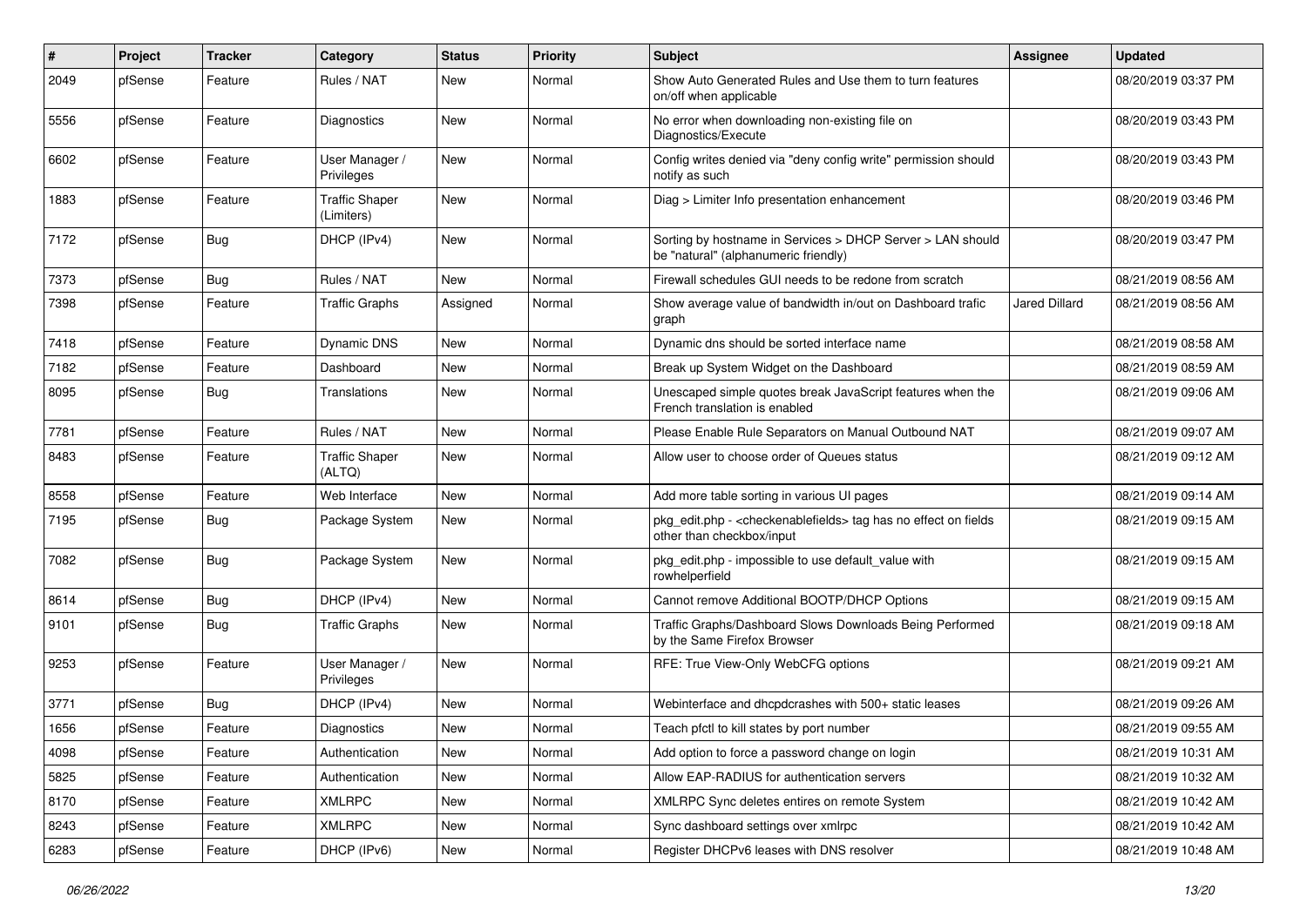| $\sharp$ | Project | <b>Tracker</b> | Category               | <b>Status</b> | <b>Priority</b> | <b>Subject</b>                                                                      | <b>Assignee</b> | <b>Updated</b>      |
|----------|---------|----------------|------------------------|---------------|-----------------|-------------------------------------------------------------------------------------|-----------------|---------------------|
| 7563     | pfSense | Feature        | L <sub>2</sub> TP      | <b>New</b>    | Normal          | I2tp Suggestion: consider allowing IP/Subnet for the user.                          |                 | 08/21/2019 10:52 AM |
| 1979     | pfSense | Feature        | Aliases / Tables       | New           | Normal          | Add some default read-only system aliases                                           | Jim Pingle      | 08/21/2019 11:01 AM |
| 3387     | pfSense | Feature        | Aliases / Tables       | <b>New</b>    | Normal          | process alias urltable Frequency                                                    |                 | 08/21/2019 11:01 AM |
| 7665     | pfSense | <b>Bug</b>     | Aliases / Tables       | <b>New</b>    | Normal          | Host range validation for Aliases is not strict enough                              |                 | 08/21/2019 11:01 AM |
| 6207     | pfSense | Feature        | Rules / NAT            | <b>New</b>    | Normal          | Please, add "THIS_IF broadcast" Macro for use in firewall rules                     |                 | 08/21/2019 11:01 AM |
| 3288     | pfSense | Feature        | Rules / NAT            | <b>New</b>    | Normal          | Macros for Interface Networks on Outbound NAT rule Source<br>drop-down              |                 | 08/21/2019 11:02 AM |
| 336      | pfSense | Feature        | <b>LAGG Interfaces</b> | <b>New</b>    | Normal          | Option to create lagg under assign interfaces                                       |                 | 08/21/2019 11:16 AM |
| 4499     | pfSense | Feature        | LAGG Interfaces        | New           | Normal          | pfSense LAGG interfaces; unable to set speed and duplex for<br>member interfaces.   |                 | 08/21/2019 11:16 AM |
| 9453     | pfSense | <b>Bug</b>     | <b>LAGG Interfaces</b> | <b>New</b>    | Normal          | VLAN Interfaces on LAGG get orphaned at boot                                        |                 | 08/21/2019 11:16 AM |
| 8335     | pfSense | <b>Bug</b>     | LAGG Interfaces        | <b>New</b>    | Normal          | System hang with LACP downlink to UniFi switch                                      |                 | 08/21/2019 11:18 AM |
| 1388     | pfSense | Feature        | Multi-WAN              | <b>New</b>    | Normal          | 3G outbound failover connection with auto dial-up and hang-up                       |                 | 08/21/2019 11:27 AM |
| 7977     | pfSense | <b>Bug</b>     | Translations           | New           | Normal          | English text shown in stead of translated text (Routing -<br>Gateway groups - edit) |                 | 08/21/2019 11:28 AM |
| 9698     | pfSense | <b>Bug</b>     | <b>RRD Graphs</b>      | <b>New</b>    | Normal          | Monitoring graphs do not retain state after auto-refresh                            |                 | 08/26/2019 02:09 AM |
| 753      | pfSense | Feature        | OpenVPN                | New           | Normal          | Add OpenVPN foreign option support                                                  |                 | 09/02/2019 10:38 AM |
| 9732     | pfSense | Feature        | DHCP (IPv4)            | <b>New</b>    | Normal          | System UTC time offset in DHCP Option 2                                             |                 | 09/06/2019 08:39 PM |
| 9737     | pfSense | <b>Bug</b>     | <b>Traffic Graphs</b>  | New           | Normal          | traffic-graphs.js shows incorrect units inside the chart                            |                 | 09/09/2019 06:35 AM |
| 9775     | pfSense | Feature        | Backup / Restore       | New           | Normal          | AutoConfigBackup - Rolling per day/hour cap on changes,<br>retention policy         |                 | 09/20/2019 09:19 AM |
| 6668     | pfSense | <b>Bug</b>     | IPsec                  | Feedback      | Normal          | IPSec tunnel + L2TP/IPSec VPN - wrong PSK chosen by<br>pfSense                      |                 | 09/21/2019 02:07 AM |
| 9800     | pfSense | Feature        | Hardware / Drivers     | New           | Normal          | Add toggle for net.isr.dispatch=deferred in GUI                                     |                 | 09/29/2019 06:18 AM |
| 9805     | pfSense | <b>Bug</b>     | Dynamic DNS            | New           | Normal          | dynDNS cloudflare multiple entries                                                  |                 | 10/02/2019 04:51 PM |
| 9838     | pfSense | Feature        | OpenVPN                | <b>New</b>    | Normal          | PKCS11 support                                                                      |                 | 10/20/2019 02:12 PM |
| 6103     | pfSense | Feature        | <b>DNS Resolver</b>    | New           | Normal          | DNS Resolver Outgoing Interfaces should be able to use<br>Gateway Groups            |                 | 10/21/2019 08:02 AM |
| 7248     | pfSense | Feature        | <b>IPsec</b>           | <b>New</b>    | Normal          | Web UI for IPSec settings should warn about poor security<br>choices                | Jim Pingle      | 10/31/2019 12:15 PM |
| 1268     | pfSense | Feature        | Certificates           | New           | Normal          | Allow mass renewing of certs                                                        |                 | 11/01/2019 03:17 PM |
| 9566     | pfSense | Bug            | <b>Traffic Graphs</b>  | <b>New</b>    | Normal          | Traffic graph displays traffic incorrectly                                          |                 | 11/18/2019 07:54 AM |
| 9937     | pfSense | Feature        | Authentication         | New           | Normal          | OpenVPN Login User Privilege                                                        |                 | 11/29/2019 08:46 AM |
| 10137    | pfSense | Feature        | Package System         | New           | Normal          | net-mgmt/arpwatch: Update to 3.0                                                    |                 | 12/30/2019 05:16 PM |
| 10143    | pfSense | <b>Bug</b>     | <b>DNS Resolver</b>    | New           | Normal          | System hostname DNS entry is assigned to the wrong IP on<br>multi-wan setups        |                 | 12/31/2019 02:33 PM |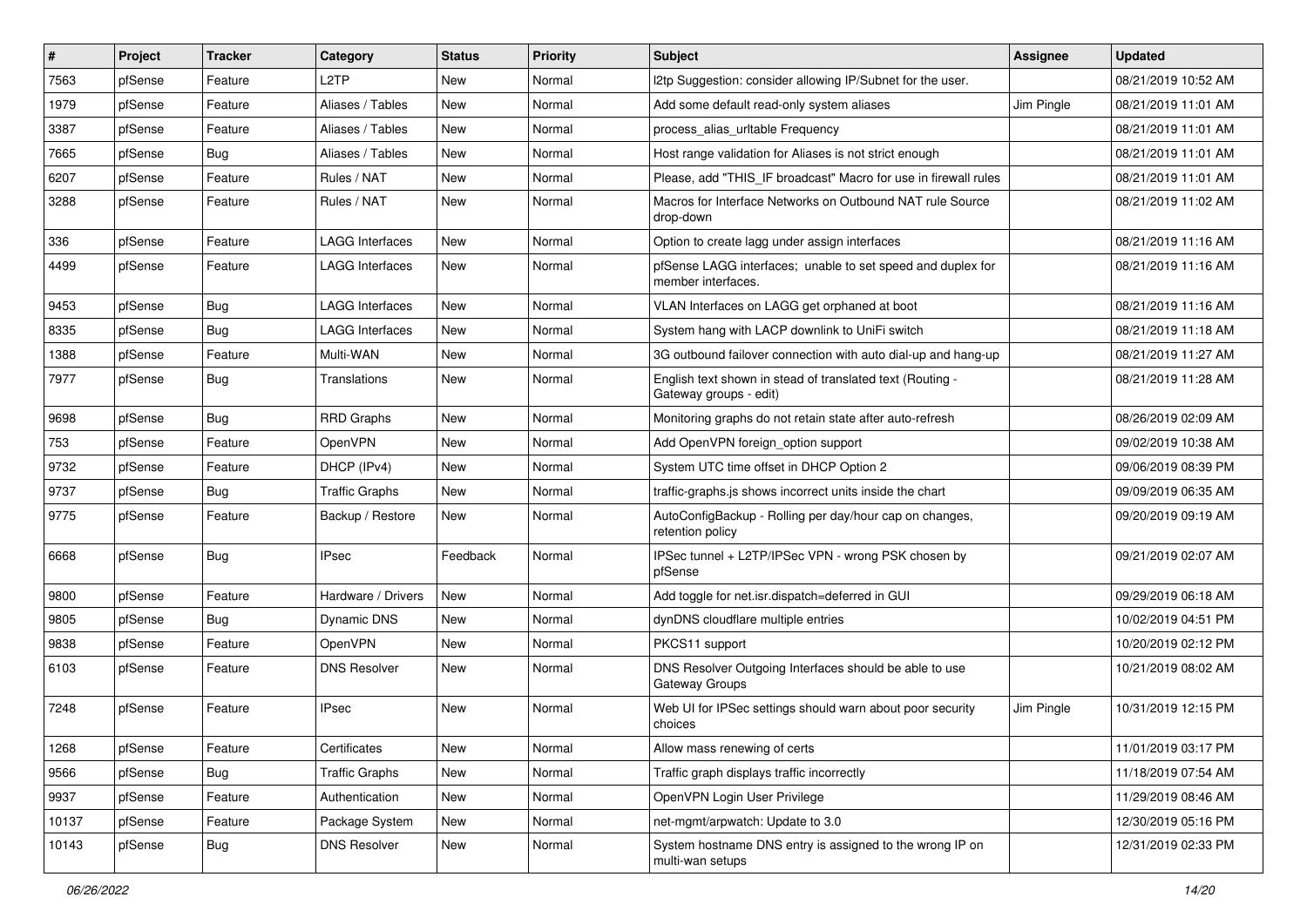| #     | Project | <b>Tracker</b> | Category                                        | <b>Status</b> | <b>Priority</b> | Subject                                                                                                         | Assignee   | <b>Updated</b>      |
|-------|---------|----------------|-------------------------------------------------|---------------|-----------------|-----------------------------------------------------------------------------------------------------------------|------------|---------------------|
| 10150 | pfSense | Bug            | <b>IGMP Proxy</b>                               | New           | Normal          | IGMP Proxy does not scale to hundreds of streams                                                                |            | 01/03/2020 02:56 AM |
| 3312  | pfSense | <b>Bug</b>     | <b>IPsec</b>                                    | <b>New</b>    | Normal          | Gateway on IPsec rules is not functional in pf                                                                  |            | 01/28/2020 10:09 PM |
| 8770  | pfSense | Bug            | Interfaces                                      | New           | Normal          | QinQ interfaces always show as active                                                                           |            | 02/01/2020 09:47 AM |
| 7420  | pfSense | <b>Bug</b>     | <b>IPsec</b>                                    | <b>New</b>    | Normal          | ipsec status freezing                                                                                           |            | 02/13/2020 09:09 AM |
| 10271 | pfSense | <b>Bug</b>     | Web Interface                                   | <b>New</b>    | Normal          | Large number of VLAN/LANs make "Interfaces" menu hard to<br>access                                              |            | 02/20/2020 04:46 AM |
| 10277 | pfSense | <b>Bug</b>     | Web Interface                                   | <b>New</b>    | Normal          | Sorting the log entries does not use year value                                                                 |            | 02/24/2020 07:46 AM |
| 9680  | pfSense | Feature        | <b>DHCP Relay</b>                               | <b>New</b>    | Normal          | Seperate DHCP Server and relay per interface                                                                    |            | 02/27/2020 10:47 AM |
| 10310 | pfSense | Bug            | Upgrade                                         | New           | Normal          | Systems with low RAM and several packages may temporarily<br>fail to load large tables after an upgrade         |            | 03/03/2020 07:55 AM |
| 10342 | pfSense | Bug            | <b>DNS Resolver</b>                             | New           | Normal          | Unbound domain overrides stop resolving periodically. They<br>only resume after the service has been restarted. |            | 03/13/2020 10:35 AM |
| 10345 | pfSense | Feature        | DHCP (IPv4)                                     | <b>New</b>    | Normal          | DHCP lease distinction between online and offline                                                               |            | 03/16/2020 07:56 AM |
| 3718  | pfSense | Feature        | <b>IPv6 Router</b><br>Advertisements<br>(RADVD) | <b>New</b>    | Normal          | radvd - enhancement proposal: ability to advertise routes and<br>some fixes - patches attached                  |            | 03/22/2020 02:59 PM |
| 6481  | pfSense | Bug            | <b>IPsec</b>                                    | <b>New</b>    | Normal          | loading EAP RADIUS method failed                                                                                |            | 03/24/2020 04:25 PM |
| 9179  | pfSense | <b>Bug</b>     | <b>NAT Reflection</b>                           | New           | Normal          | NAT reflection fix implemented for #8604 is causing WebUI and<br>XMLRPC to fail on slave                        |            | 03/27/2020 08:01 PM |
| 10000 | pfSense | Bug            | Dynamic DNS                                     | <b>New</b>    | Normal          | Azure Dynamic DNS A and AAAA Records for Apex Zone                                                              |            | 03/31/2020 09:03 AM |
| 10401 | pfSense | Feature        | Dashboard                                       | <b>New</b>    | Normal          | Request: ability to sort/separate stopped/running Service(s) on<br>Dashboard -> Services Status widget          |            | 03/31/2020 04:48 PM |
| 10237 | pfSense | Feature        | Upgrade                                         | <b>New</b>    | Normal          | Take ZFS snapshot on Upgrade                                                                                    |            | 04/07/2020 03:58 PM |
| 9156  | pfSense | Feature        | OpenVPN                                         | <b>New</b>    | Normal          | OpenVPN: Add tickbox for 'nopool' directive                                                                     |            | 04/14/2020 01:45 PM |
| 10468 | pfSense | Feature        | Web Interface                                   | New           | Normal          | Allow to download log files from WebGUI                                                                         |            | 04/17/2020 06:17 AM |
| 7260  | pfSense | Feature        | Rules / NAT                                     | <b>New</b>    | Normal          | Source OS / p0f Database Missing Modern Operating Systems                                                       |            | 04/18/2020 02:25 AM |
| 10514 | pfSense | Feature        | Web Interface                                   | <b>New</b>    | Normal          | Add to every page an unparsed Notes field for administrative<br>reference                                       |            | 04/30/2020 06:32 PM |
| 10493 | pfSense | <b>Bug</b>     | <b>IPsec</b>                                    | <b>New</b>    | Normal          | filter_get_vpns_list() issues                                                                                   |            | 05/06/2020 01:07 AM |
| 8343  | pfSense | <b>Bug</b>     | Gateways                                        | New           | Normal          | Gateway Routes (Default Routes) not removed in Kernel when<br>removed from GUI                                  |            | 05/14/2020 01:22 AM |
| 6228  | pfSense | Feature        | <b>Operating System</b>                         | New           | Normal          | Please provide a means for IGMPv3 and MLDv2 support                                                             |            | 05/20/2020 03:21 PM |
| 10581 | pfSense | Feature        | Logging                                         | New           | Normal          | Provide ability to disable nginx access logging to remote syslog<br>server                                      |            | 05/21/2020 08:36 PM |
| 8324  | pfSense | Bug            | Hardware / Drivers                              | New           | Normal          | bxe cards require promisc for OSPF                                                                              | Luiz Souza | 05/25/2020 03:19 PM |
| 10577 | pfSense | Bug            | Hardware / Drivers                              | Feedback      | Normal          | intel x553 (c3000 chipset) loading x520 driver                                                                  |            | 05/28/2020 03:59 AM |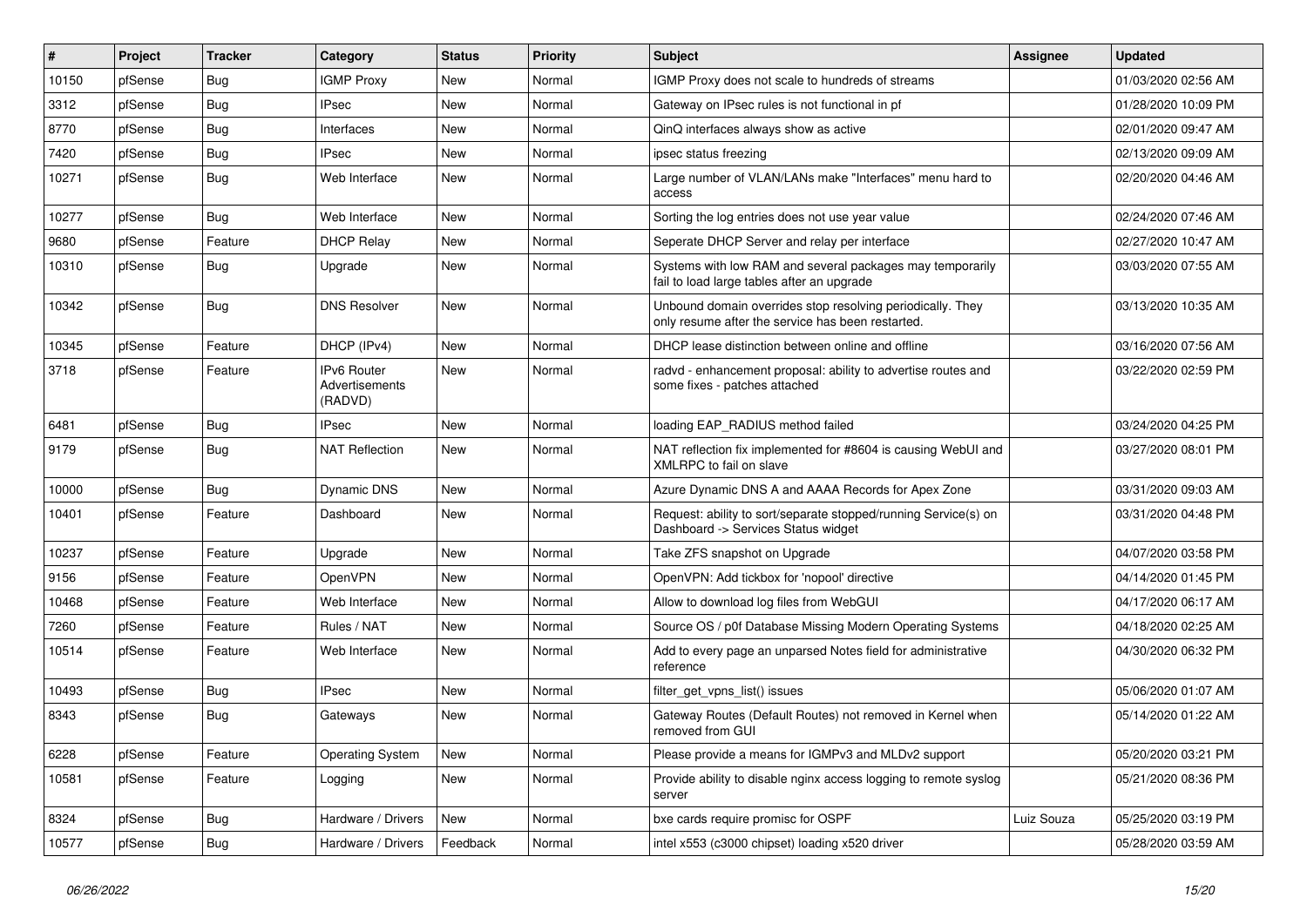| #     | Project | <b>Tracker</b> | Category                        | <b>Status</b> | <b>Priority</b> | Subject                                                                                           | Assignee               | <b>Updated</b>      |
|-------|---------|----------------|---------------------------------|---------------|-----------------|---------------------------------------------------------------------------------------------------|------------------------|---------------------|
| 2983  | pfSense | Feature        | DHCP (IPv4)                     | New           | Normal          | DHCPD: Add vendor-class-identifier and MAC-OIDs                                                   |                        | 05/29/2020 09:24 PM |
| 10621 | pfSense | Feature        | Hardware / Drivers              | Feedback      | Normal          | Update system.inc/system_identify_specific_platform() update<br>to accommodate AWS, Azure and GCP |                        | 06/02/2020 03:16 PM |
| 8087  | pfSense | <b>Bug</b>     | Authentication                  | <b>New</b>    | Normal          | Provide Calling-Station-ID to RADIUS backed VPN connections                                       |                        | 06/06/2020 05:36 AM |
| 10651 | pfSense | Feature        | OpenVPN                         | <b>New</b>    | Normal          | Remove/replace deprecated OpenVPN options                                                         |                        | 06/10/2020 11:32 AM |
| 7986  | pfSense | <b>Bug</b>     | <b>Wireless</b>                 | <b>New</b>    | Normal          | WLAN card no longer properly initialized under 2.4.0                                              |                        | 06/19/2020 08:08 AM |
| 8712  | pfSense | Feature        | <b>Traffic Shaper</b><br>(ALTQ) | New           | Normal          | QOS on ipsec links                                                                                |                        | 06/22/2020 06:27 AM |
| 10715 | pfSense | Bug            | <b>DHCP Relay</b>               | <b>New</b>    | Normal          | DHCPv6 relay always uses the "first" IPv6 address of an<br>interface                              |                        | 06/29/2020 05:01 AM |
| 10712 | pfSense | <b>Bug</b>     | Rules / NAT                     | <b>New</b>    | Normal          | "default allow LAN IPv6 to any" rule does not work right after<br>boot when using IPv6 PD         |                        | 06/30/2020 12:17 AM |
| 10718 | pfSense | Feature        | <b>Notifications</b>            | <b>New</b>    | Normal          | Email notifications - add new field to enter a from: name                                         |                        | 07/01/2020 09:08 AM |
| 9876  | pfSense | Feature        | <b>Operating System</b>         | New           | Normal          | PFsense on KVM: Web interface hint to disable "Hardware"<br>Checksum Offloading"                  |                        | 07/03/2020 07:11 AM |
| 10729 | pfSense | Bug            | Package System                  | <b>New</b>    | Normal          | Certificate verification failed for pkg.freebsd.org                                               |                        | 07/05/2020 01:12 AM |
| 8380  | pfSense | <b>Bug</b>     | OpenVPN                         | <b>New</b>    | Normal          | OpenVPN RADIUS password length is not constant                                                    | Jim Pingle             | 07/17/2020 11:46 AM |
| 10584 | pfSense | <b>Bug</b>     | Hardware / Drivers              | <b>New</b>    | Normal          | SG-3100 with M.2: shutdown instead of reboot                                                      |                        | 07/21/2020 03:08 AM |
| 10805 | pfSense | Feature        | Hardware / Drivers              | <b>New</b>    | Normal          | Intel QAT (QuickAssist) encryption support for PfSense                                            |                        | 07/31/2020 03:13 PM |
| 10822 | pfSense | <b>Bug</b>     | DHCP (IPv6)                     | <b>New</b>    | Normal          | Deprecated IPv6 prefix won't be announced as deprecated to<br>clients                             |                        | 08/10/2020 09:23 AM |
| 10833 | pfSense | Bug            | Configuration<br>Backend        | <b>New</b>    | Normal          | unbound exits on configuration error when link status flaps on<br><b>LAN</b> interface            |                        | 08/13/2020 11:53 PM |
| 10839 | pfSense | Feature        | <b>Traffic Shaper</b><br>(ALTQ) | <b>New</b>    | Normal          | Add popular messengers to the Traffic Shaper Wizard                                               |                        | 08/18/2020 10:07 AM |
| 10765 | pfSense | <b>Bug</b>     | Authentication                  | <b>New</b>    | Normal          | Ampersands in Idap extended query are escaped twice                                               |                        | 09/02/2020 07:55 AM |
| 4591  | pfSense | Feature        | <b>IPsec</b>                    | <b>New</b>    | Normal          | IPSec Failover Support for IP Addresses instead of Dynamic<br>DNS / Failover Group                |                        | 09/04/2020 12:17 AM |
| 9130  | pfSense | Feature        | DHCP (IPv4)                     | <b>New</b>    | Normal          | Request ID [#INC-16195]: DHCP - PXE Boot                                                          |                        | 09/10/2020 01:39 PM |
| 10890 | pfSense | Feature        | Interfaces                      | <b>New</b>    | Normal          | Allow multiple assigned interfaces to track status of a single<br>switch port                     |                        | 09/14/2020 07:20 AM |
| 8432  | pfSense | Bug            | Dynamic DNS                     | New           | Normal          | Dynamic DNS Client gives an error that it can't find IPv6<br>address when WAN interface is a LAGG |                        | 09/17/2020 05:23 AM |
| 7671  | pfSense | Feature        | <b>Gateway Monitoring</b>       | New           | Normal          | Gateway Monitoring Via Custom Script or Telnet.                                                   |                        | 09/18/2020 02:59 PM |
| 6457  | pfSense | Feature        | Installer                       | New           | Normal          | Allow ability to configure AWS EC2 AMI via userdata                                               |                        | 09/21/2020 02:54 PM |
| 6167  | pfSense | Bug            | <b>IPsec</b>                    | Confirmed     | Normal          | IPsec IPComp not working                                                                          | George<br>Neville-Neil | 09/22/2020 06:07 PM |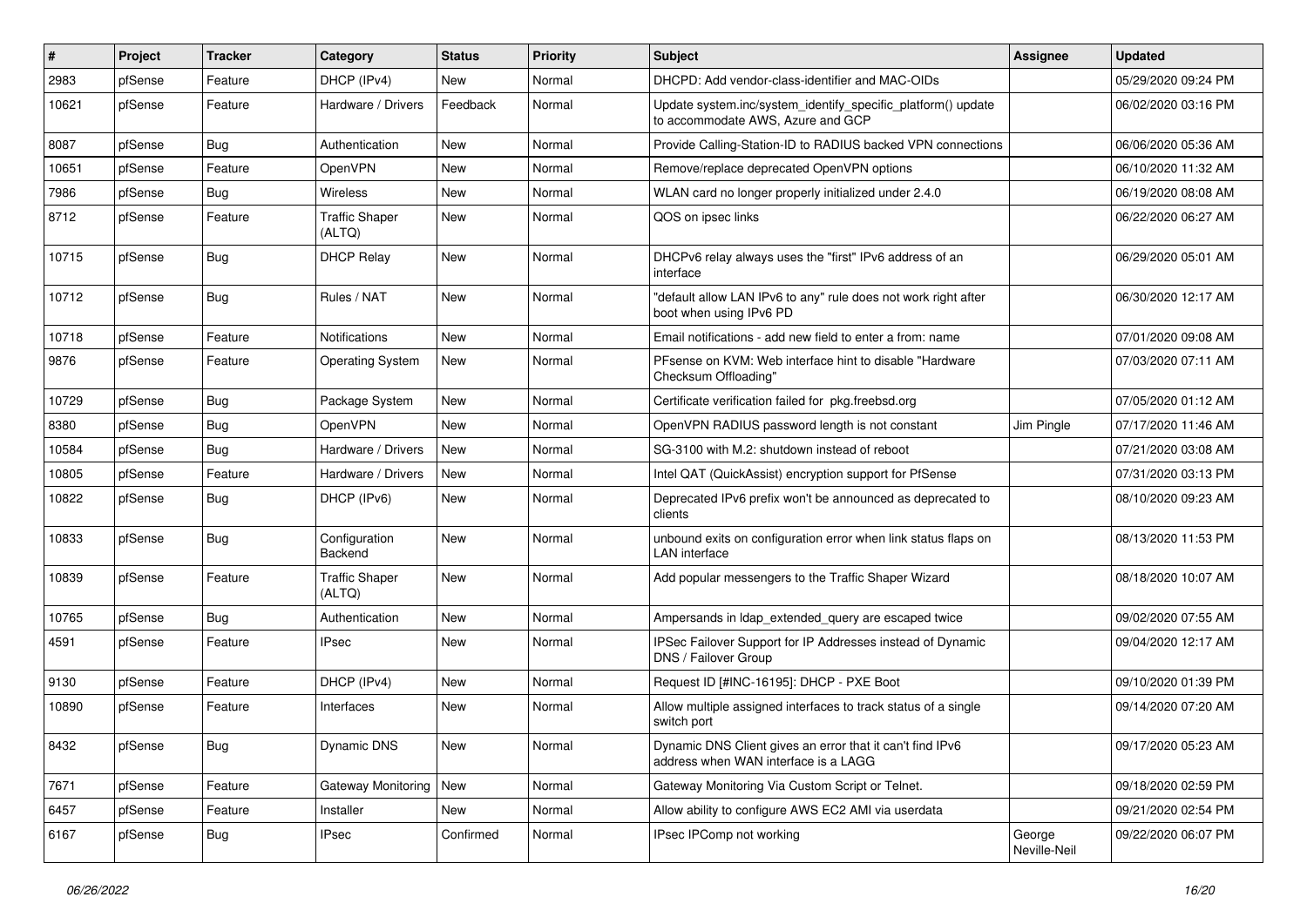| ∦     | Project | <b>Tracker</b> | Category                        | <b>Status</b>                 | <b>Priority</b> | <b>Subject</b>                                                                                                          | <b>Assignee</b>              | <b>Updated</b>      |
|-------|---------|----------------|---------------------------------|-------------------------------|-----------------|-------------------------------------------------------------------------------------------------------------------------|------------------------------|---------------------|
| 1683  | pfSense | Feature        | Rules / NAT                     | <b>New</b>                    | Normal          | PF scrub min-ttl option                                                                                                 |                              | 09/23/2020 01:52 AM |
| 6960  | pfSense | Feature        | DHCP (IPv4)                     | <b>New</b>                    | Normal          | Consider replacing ISC DHCP server with KEA DHCP                                                                        |                              | 09/24/2020 01:59 PM |
| 4776  | pfSense | Feature        | Wireless                        | <b>New</b>                    | Normal          | Add 802.1x dynamic vlan support                                                                                         |                              | 10/02/2020 07:42 AM |
| 10714 | pfSense | <b>Bug</b>     | DHCP (IPv6)                     | <b>New</b>                    | Normal          | radvd only gives out the prefix of the "first" IPv6 address of an<br>interface                                          |                              | 10/06/2020 01:03 PM |
| 8149  | pfSense | Feature        | <b>NTPD</b>                     | <b>New</b>                    | Normal          | <b>NTPsec</b>                                                                                                           |                              | 10/11/2020 10:59 AM |
| 1257  | pfSense | Feature        | Certificates                    | <b>Pull Request</b><br>Review | Normal          | Handle encypted CA/Certificate private keys                                                                             |                              | 10/12/2020 07:12 AM |
| 10904 | pfSense | Feature        | <b>DHCP Relay</b>               | <b>Pull Request</b><br>Review | Normal          | Support vti interfaces in dhcrelay                                                                                      | Luiz Souza                   | 10/12/2020 07:35 AM |
| 7287  | pfSense | Feature        | <b>NTPD</b>                     | <b>New</b>                    | Normal          | NTP add support for ACTS ref clock                                                                                      |                              | 10/12/2020 07:45 AM |
| 7405  | pfSense | Feature        | DHCP (IPv4)                     | <b>New</b>                    | Normal          | Ability to add dhcp host reservations from "Diagnostics -> ARP<br>table"                                                |                              | 10/12/2020 08:22 AM |
| 3377  | pfSense | Feature        | Captive Portal                  | <b>New</b>                    | Normal          | OAuth2 authentication in captive portal                                                                                 | Jim Thompson                 | 10/19/2020 09:13 AM |
| 6742  | pfSense | Feature        | Authentication                  | <b>New</b>                    | Normal          | OAuth2 authentication for OpenVPN (and for FreeRadius)                                                                  | Jim Thompson                 | 10/19/2020 09:19 AM |
| 10980 | pfSense | <b>Bug</b>     | <b>Operating System</b>         | <b>New</b>                    | Normal          | rc.local is executed at login by rc.initial, and not at boot time.                                                      |                              | 10/19/2020 09:39 AM |
| 10325 | pfSense | <b>Bug</b>     | Notifications                   | <b>New</b>                    | Normal          | System/Advanced/Notifications/E-Mail - SMTP Notification<br>E-Mail auth password Unexpected Bahaviour                   |                              | 10/30/2020 08:17 AM |
| 9349  | pfSense | <b>Bug</b>     | <b>IPsec</b>                    | Confirmed                     | Normal          | IPSec service start/stop/restart fails after settings change                                                            | <b>Markus</b><br>Stockhausen | 10/30/2020 01:33 PM |
| 8263  | pfSense | <b>Bug</b>     | <b>Traffic Shaper</b><br>(ALTQ) | <b>New</b>                    | Normal          | Cannot create a nonlinear `Link Share` service curve because<br>of: "the sum of the child bandwidth higher than parent" |                              | 11/05/2020 07:31 AM |
| 10875 | pfSense | <b>Bug</b>     | Gateways                        | <b>New</b>                    | Normal          | PPP periodic reset does not fully restore gateway group<br>round-robin functionality                                    | Luiz Souza                   | 11/05/2020 07:44 AM |
| 11056 | pfSense | Feature        | Interfaces                      | <b>New</b>                    | Normal          | Add option to disable flow-control on interfaces in GUI                                                                 |                              | 11/11/2020 04:41 PM |
| 10726 | pfSense | <b>Bug</b>     | Rules / NAT                     | <b>New</b>                    | Normal          | Sticky-connections option is bugged - sticky-address cannot be<br>redefined                                             |                              | 11/12/2020 10:12 AM |
| 4740  | pfSense | Bug            | <b>Wireless</b>                 | <b>New</b>                    | Normal          | Intel wireless kernel panic in infrastructure mode with WPA                                                             |                              | 11/13/2020 08:38 AM |
| 6321  | pfSense | <b>Bug</b>     | L2TP                            | <b>New</b>                    | Normal          | Problem with connecting I2tp over ipsec from android and<br>windows                                                     |                              | 11/13/2020 11:01 AM |
| 8325  | pfSense | <b>Bug</b>     | UPnP/NAT-PMP                    | <b>New</b>                    | Normal          | UPnP not available for pppoe-Clients                                                                                    |                              | 11/15/2020 10:33 AM |
| 6333  | pfSense | <b>Bug</b>     | Gateway Monitoring              | Confirmed                     | Normal          | Bootup starts/restarts dpinger multiple times                                                                           | Luiz Souza                   | 11/16/2020 01:11 PM |
| 11084 | pfSense | Feature        | Dynamic DNS                     | <b>New</b>                    | Normal          | Dynamic DNS include option to specify virtual IP addresses                                                              |                              | 11/19/2020 01:26 PM |
| 9654  | pfSense | <b>Bug</b>     | <b>DNS Resolver</b>             | New                           | Normal          | After reboot, the DNS resolver must be restarted before it will<br>advertise the ipv6 DNS address of the router.        |                              | 11/20/2020 03:12 AM |
| 7943  | pfSense | <b>Bug</b>     | Web Interface                   | <b>New</b>                    | Normal          | CSS Overflow Fix for Drop Down Menus in webConfigurator                                                                 |                              | 11/21/2020 02:54 PM |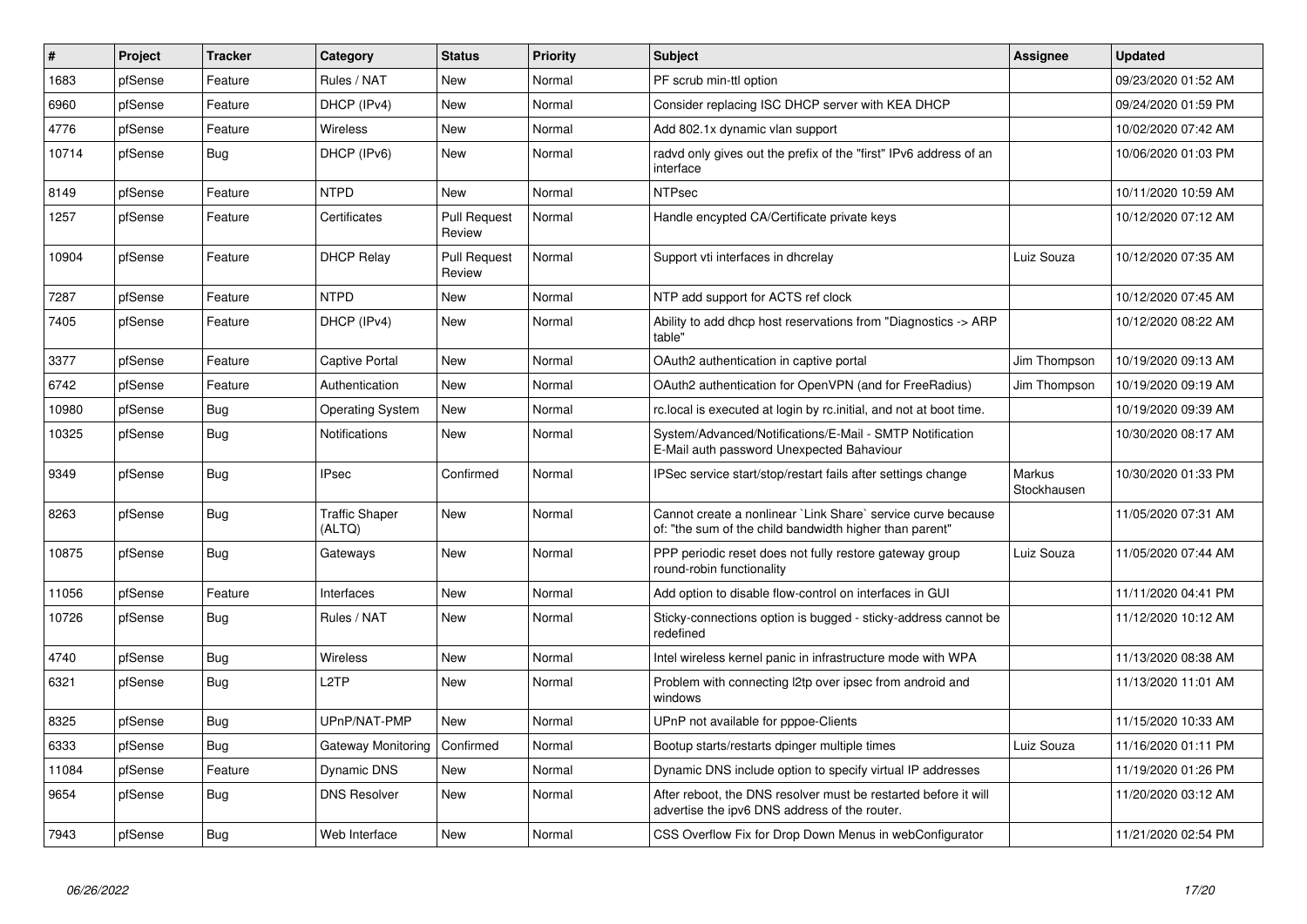| #     | Project | <b>Tracker</b> | Category                            | <b>Status</b>                 | <b>Priority</b> | <b>Subject</b>                                                                                                                   | Assignee            | <b>Updated</b>      |
|-------|---------|----------------|-------------------------------------|-------------------------------|-----------------|----------------------------------------------------------------------------------------------------------------------------------|---------------------|---------------------|
| 2386  | pfSense | Feature        | Interfaces                          | <b>Pull Request</b><br>Review | Normal          | Bridge member that is not an assigned interface                                                                                  | <b>Viktor Gurov</b> | 12/02/2020 06:01 AM |
| 6051  | pfSense | Bug            | DHCP (IPv6)                         | New                           | Normal          | DHCPv6 Client Failure for additional WAN Address causes<br>2-seconds-service-restart-loop                                        |                     | 12/03/2020 01:08 AM |
| 11110 | pfSense | Bug            | Backup / Restore                    | <b>New</b>                    | Normal          | Backup file should be checked before restoring a specific area                                                                   |                     | 12/05/2020 02:50 PM |
| 11139 | pfSense | Documentation  | Interfaces                          | <b>New</b>                    | Normal          | <b>Bridges and VLANs</b>                                                                                                         |                     | 12/07/2020 12:32 PM |
| 6691  | pfSense | <b>Bug</b>     | DHCP (IPv6)                         | <b>New</b>                    | Normal          | dhcp6c quits after only two tries if no response was received                                                                    |                     | 12/07/2020 04:25 PM |
| 11147 | pfSense | <b>Bug</b>     | Dynamic DNS                         | <b>New</b>                    | Normal          | Domeneshop DynDNS IPv4 and IPv6                                                                                                  |                     | 12/09/2020 11:47 PM |
| 10223 | pfSense | Feature        | Interfaces                          | <b>New</b>                    | Normal          | Add the ability to create additional loopback interfaces                                                                         |                     | 12/15/2020 04:35 PM |
| 11177 | pfSense | <b>Bug</b>     | Dynamic DNS                         | <b>New</b>                    | Normal          | DDNSv6 not using Check IP Services                                                                                               |                     | 12/21/2020 05:02 AM |
| 11174 | pfSense | Bug            | <b>Traffic Shaper</b><br>(ALTQ)     | Feedback                      | Normal          | Incorrect traffic shaping on pppoe interface                                                                                     |                     | 12/21/2020 11:21 PM |
| 11189 | pfSense | Feature        | Captive Portal                      | New                           | Normal          | Captive Portal - Tarpit option                                                                                                   |                     | 12/23/2020 06:44 PM |
| 10962 | pfSense | Feature        | Dynamic DNS                         | <b>New</b>                    | Normal          | Add Cpanel support for Dynamic DNS Clients                                                                                       |                     | 12/28/2020 01:56 PM |
| 11203 | pfSense | <b>Bug</b>     | Certificates                        | <b>New</b>                    | Normal          | certificate manager very slow                                                                                                    |                     | 12/31/2020 11:57 AM |
| 9226  | pfSense | Feature        | Web Interface                       | <b>New</b>                    | Normal          | zfs GUI functionality - alerts                                                                                                   |                     | 12/31/2020 02:50 PM |
| 11192 | pfSense | <b>Bug</b>     | <b>Traffic Shaper</b><br>(Limiters) | Feedback                      | Normal          | Using Limiters causes out of order packets within one TCP or<br><b>UDP flow</b>                                                  |                     | 01/06/2021 12:09 AM |
| 11232 | pfSense | Bug            | <b>Operating System</b>             | New                           | Normal          | Fix pfSense fsync                                                                                                                |                     | 01/08/2021 08:53 AM |
| 2504  | pfSense | Feature        | <b>LAGG Interfaces</b>              | <b>New</b>                    | Normal          | lagg enhancements                                                                                                                |                     | 01/08/2021 12:17 PM |
| 286   | pfSense | Feature        | Backup / Restore                    | <b>New</b>                    | Normal          | Backup/restore users individually                                                                                                |                     | 01/09/2021 03:48 PM |
| 11243 | pfSense | Feature        | Interfaces                          | <b>New</b>                    | Normal          | individual pfctl snort2c tables per interface only blocking IPs for<br>specific interface when a rule triggers in snort/suricata |                     | 01/14/2021 03:02 PM |
| 11257 | pfSense | Feature        | Upgrade                             | <b>New</b>                    | Normal          | Installed Packages: Update all button                                                                                            |                     | 01/18/2021 10:45 AM |
| 9942  | pfSense | Feature        | <b>Operating System</b>             | New                           | Normal          | Give pfSense the possibility to change the keyboard Layout for<br>console users                                                  |                     | 01/22/2021 02:33 AM |
| 3895  | pfSense | Feature        | Configuration<br>Backend            | <b>New</b>                    | Normal          | Timeout for "Apply change"                                                                                                       |                     | 01/25/2021 08:07 AM |
| 11324 | pfSense | Feature        | Logging                             | New                           | Normal          | Separate syslog "Remote log servers" Parameters                                                                                  |                     | 01/27/2021 10:47 AM |
| 11335 | pfSense | <b>Bug</b>     | Interfaces                          | New                           | Normal          | Spoofing the MAC on a LAGG interface does not work for some<br>NIC types.                                                        |                     | 01/29/2021 09:10 AM |
| 8611  | pfSense | <b>Bug</b>     | Interfaces                          | In Progress                   | Normal          | unable to receive IPv6 RA's on SG-1000, default route lost                                                                       | Luiz Souza          | 02/01/2021 03:31 PM |
| 7389  | pfSense | <b>Bug</b>     | <b>Traffic Shaper</b><br>(Limiters) | In Progress                   | Normal          | Limiter does not work with transparent proxy                                                                                     | Luiz Souza          | 02/01/2021 03:31 PM |
| 11363 | pfSense | <b>Bug</b>     | Installer                           | New                           | Normal          | Clean Install 2.5.0 fails due to hardware incompability                                                                          |                     | 02/04/2021 11:06 AM |
| 11379 | pfSense | Feature        | Captive Portal                      | New                           | Normal          | Template Roll Printer                                                                                                            |                     | 02/07/2021 05:26 AM |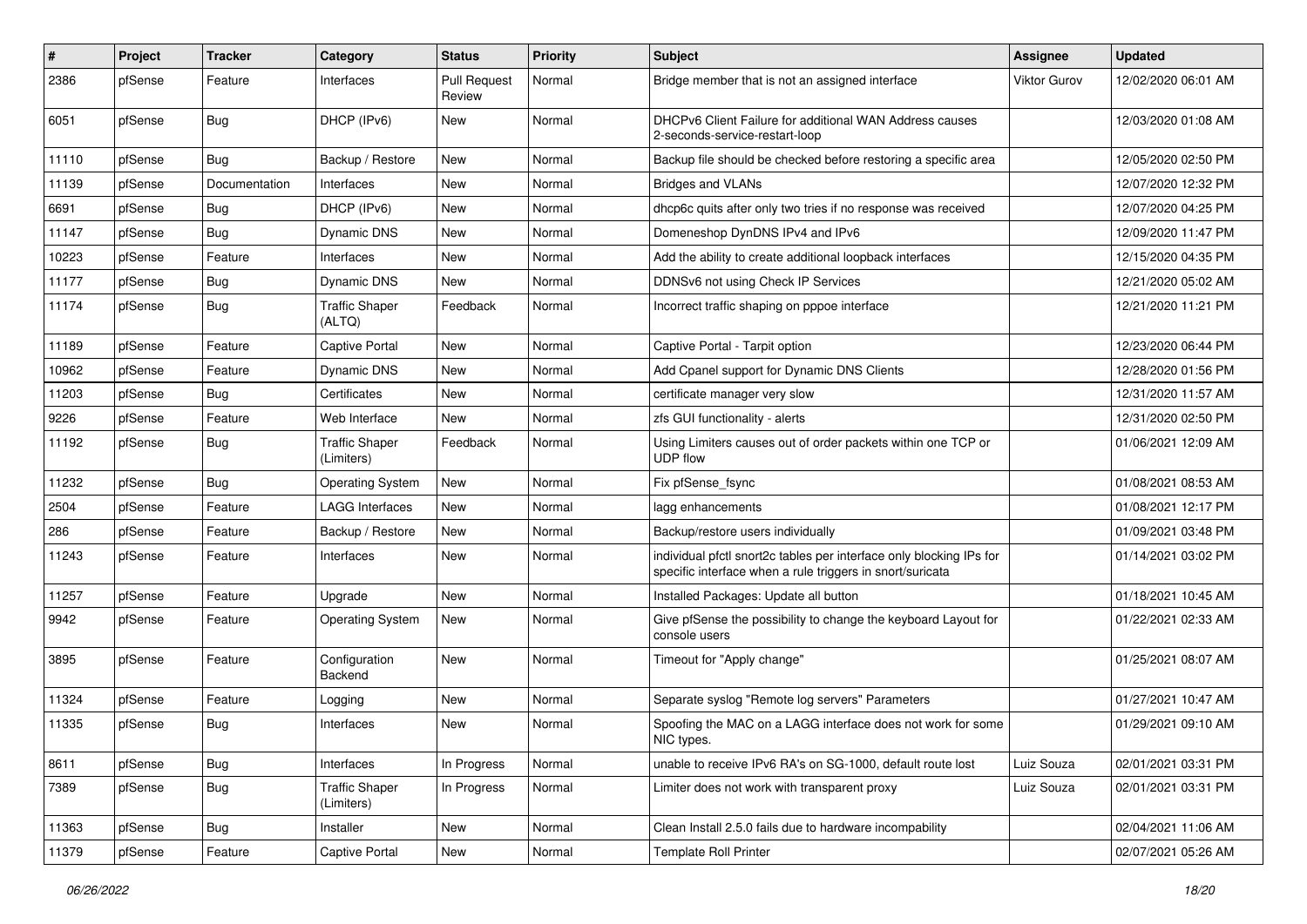| ∦     | Project | <b>Tracker</b> | Category                        | <b>Status</b> | <b>Priority</b> | <b>Subject</b>                                                                                                                                                                                     | <b>Assignee</b> | <b>Updated</b>      |
|-------|---------|----------------|---------------------------------|---------------|-----------------|----------------------------------------------------------------------------------------------------------------------------------------------------------------------------------------------------|-----------------|---------------------|
| 11184 | pfSense | Bug            | FreeBSD                         | <b>New</b>    | Normal          | PF: State policy cannot be configurable                                                                                                                                                            |                 | 02/09/2021 02:43 AM |
| 4405  | pfSense | Feature        | <b>Traffic Shaper</b><br>(ALTQ) | In Progress   | Normal          | Traffic shaping doesn't work when applied to a bridge interface                                                                                                                                    | Luiz Souza      | 02/09/2021 12:05 PM |
| 8686  | pfSense | <b>Bug</b>     | <b>IPsec</b>                    | <b>New</b>    | Normal          | IPsec VTI: Assigned interface firewall rules are never parsed                                                                                                                                      |                 | 02/10/2021 12:15 PM |
| 11412 | pfSense | Bug            | Interfaces                      | <b>New</b>    | Normal          | LLDPD Package Doesn't Work with Switchports                                                                                                                                                        |                 | 02/12/2021 08:12 PM |
| 11473 | pfSense | <b>Bug</b>     | Web Interface                   | <b>New</b>    | Normal          | System Activity shows invalid data on SG-3100                                                                                                                                                      |                 | 02/19/2021 08:12 PM |
| 11503 | pfSense | <b>Bug</b>     | OpenVPN                         | <b>New</b>    | Normal          | Using multiple authentication backends on an OpenVPN server<br>fails                                                                                                                               |                 | 02/23/2021 12:23 PM |
| 10624 | pfSense | <b>Bug</b>     | <b>DNS Resolver</b>             | <b>New</b>    | Normal          | Unbound configuration memory leak with python module +<br>register DHCP leases active                                                                                                              |                 | 02/26/2021 10:27 AM |
| 11548 | pfSense | <b>Bug</b>     | Rules / NAT                     | <b>New</b>    | Normal          | "rule expands to no valid combination" error from port forward<br>automatic rule mixing IPv4 and IPv6 elements                                                                                     |                 | 02/27/2021 03:18 PM |
| 11541 | pfSense | Bug            | OpenVPN                         | <b>New</b>    | Normal          | OpenVPN status does not work properly when set to TCP and<br>Concurrent Connections = 1                                                                                                            |                 | 03/02/2021 02:27 PM |
| 2218  | pfSense | Feature        | CARP                            | <b>New</b>    | Normal          | Ability to delay CARP master status at boot time                                                                                                                                                   |                 | 03/03/2021 11:57 AM |
| 11625 | pfSense | Feature        | OpenVPN                         | New           | Normal          | Cisco-AVPair aliases support                                                                                                                                                                       |                 | 03/05/2021 12:35 AM |
| 10708 | pfSense | <b>Bug</b>     | Upgrade                         | <b>New</b>    | Normal          | ZFS bootpool boot symlink issue                                                                                                                                                                    | Luiz Souza      | 03/08/2021 07:03 AM |
| 11641 | pfSense | <b>Bug</b>     | Interfaces                      | <b>New</b>    | Normal          | On xn based interfaces without the VLANMTU flag the first<br>VLAN tag defined does not follow the parent interface MTU<br>settings. All subsequent VLAN tags follow the parent interface's<br>MTU. |                 | 03/09/2021 06:42 PM |
| 11666 | pfSense | Bug            | Logging                         | <b>New</b>    | Normal          | GUI Firewall log search not parsing filter.log beyond hard coded<br>limit                                                                                                                          |                 | 03/12/2021 11:38 AM |
| 11657 | pfSense | <b>Bug</b>     | Interfaces                      | <b>New</b>    | Normal          | netmap_ring_reinit error                                                                                                                                                                           |                 | 03/18/2021 10:32 PM |
| 11556 | pfSense | Bug            | Rules / NAT                     | <b>New</b>    | Normal          | Kill all states associated with a NAT address                                                                                                                                                      |                 | 03/19/2021 10:29 AM |
| 11302 | pfSense | Feature        | WireGuard                       | <b>New</b>    | Normal          | WireGuard XMLRPC sync                                                                                                                                                                              |                 | 03/19/2021 10:59 AM |
| 11498 | pfSense | Feature        | WireGuard                       | <b>New</b>    | Normal          | WireGuard does not pass multicast traffic to peer                                                                                                                                                  | Peter Grehan    | 03/19/2021 10:59 AM |
| 11604 | pfSense | Feature        | WireGuard                       | <b>New</b>    | Normal          | WireGuard Dynamic Listen Port Randomization                                                                                                                                                        |                 | 03/19/2021 10:59 AM |
| 11715 | pfSense | Bug            | OpenVPN                         | <b>New</b>    | Normal          | OpenVPN MTU                                                                                                                                                                                        |                 | 03/22/2021 01:35 AM |
| 11149 | pfSense | Bug            | <b>DHCP Relay</b>               | New           | Normal          | DHCP relay won't start with DHCP server behind gateway                                                                                                                                             |                 | 03/22/2021 05:13 AM |
| 11717 | pfSense | <b>Bug</b>     | Rules / NAT                     | <b>New</b>    | Normal          | Incorrect port forwarding rules if Destination port alias is not<br>equal to Redirect target port alias                                                                                            |                 | 03/22/2021 06:06 AM |
| 11730 | pfSense | <b>Bug</b>     | Web Interface                   | <b>New</b>    | Normal          | Improve visibility of option selections in dark themes                                                                                                                                             |                 | 03/25/2021 09:38 PM |
| 11724 | pfSense | Bug            | Package System                  | <b>New</b>    | Normal          | Packages unexpectedly removed when changing update<br>branches                                                                                                                                     |                 | 03/29/2021 08:09 AM |
| 11731 | pfSense | Bug            | Hardware / Drivers              | <b>New</b>    | Normal          | Missing support for Realtek USB NICs                                                                                                                                                               |                 | 03/30/2021 04:32 AM |